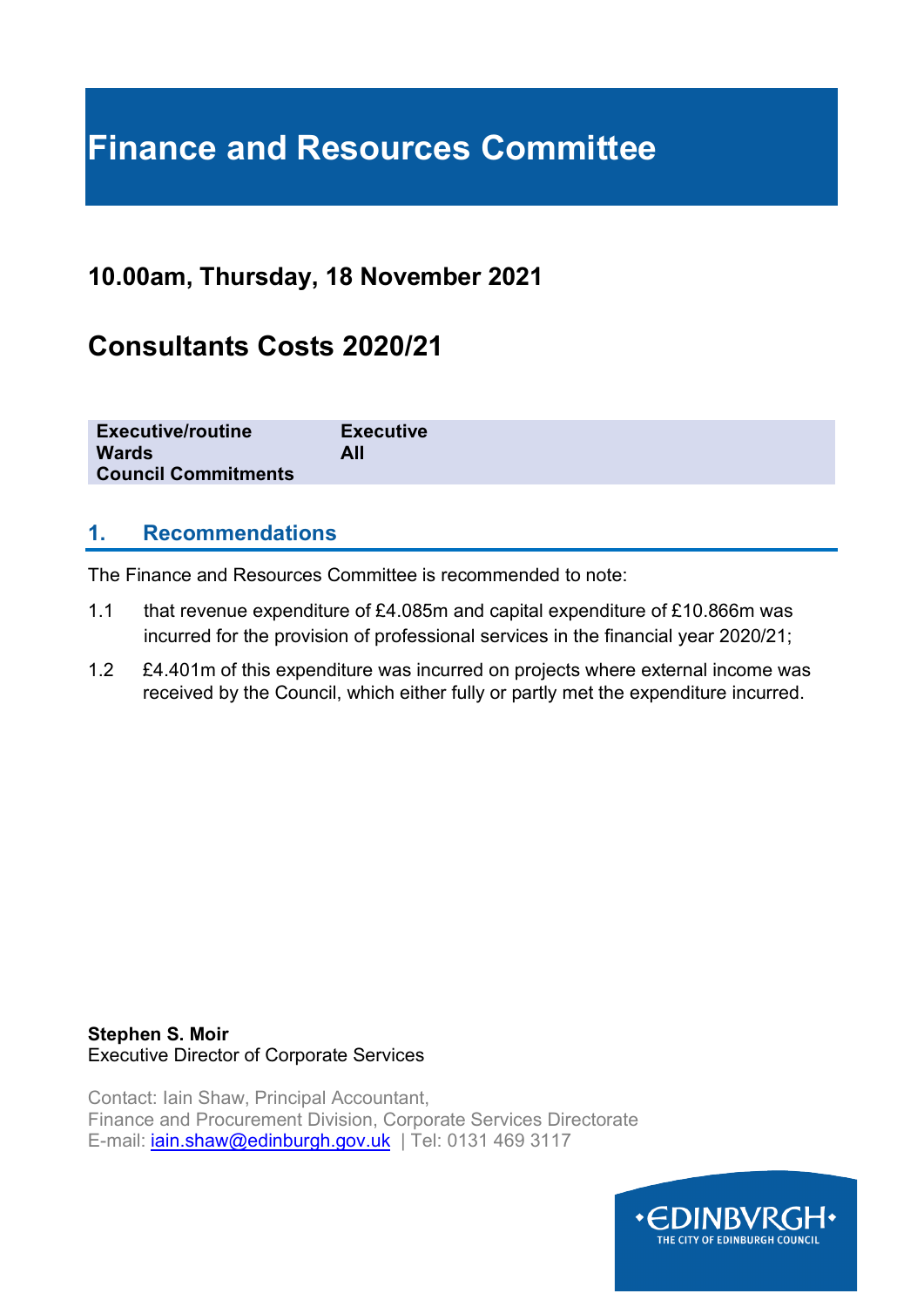**Report**

## **Consultants Costs 2020/21**

## **2. Executive Summary**

- 2.1 This report provides details of expenditure on consultants for provision of professional services during 2020/21.
- 2.2 Revenue expenditure of £4.085m and capital expenditure of £10.866m was incurred for the year ended 31 March 2021.
- 2.3 Expenditure of £4.401m was incurred on projects where external income was received, which either fully or partly met the consultancy expenditure incurred.

### **3. Background**

- 3.1 At its meeting on 25 August 2009, the Finance and Resources Committee noted the intention to report expenditure on consultants on an annual basis. This report provides details of expenditure on consultants for the provision of professional services during 2020/21.
- 3.2 The purchase of consultancy services is governed by relevant procurement legislation and Council Contract Standing Orders. Contract Standing Orders were reviewed and approved by Council on 27 June 2019 and updated on 4 February 2021.
- 3.3 The Council contracts services from professional service providers to reduce the requirement to employ permanent staff for short-term specialised activities and to mitigate the Council's exposure to potential liabilities.

## **4. Main report**

- 4.1 Council Contract Standing Orders define consultancy services as specialists "who charge a fee for providing advice or services such as but not limited to:
	- business or project management;
	- human resources:
	- environment:
	- communication;

Finance and Resources Committee – 18 November 2021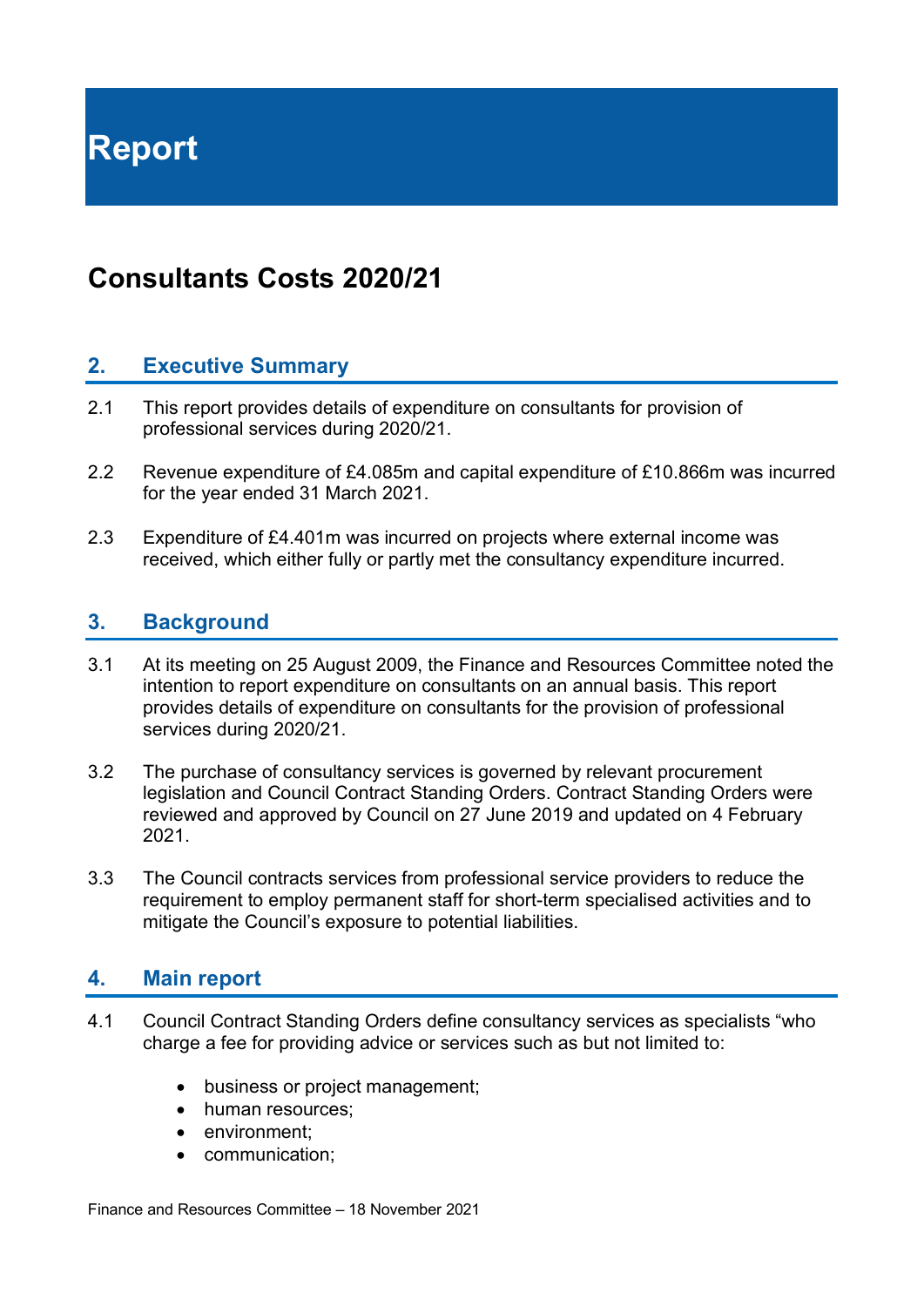- information technology;
- property and estates; and,
- financial services.
- 4.2 Expenditure is presented according to the Council's 2020/21 management structure. The reported expenditure includes payments to a supplier exceeding £2,500 across all Directorates.
- 4.3 The level of expenditure in any one year is dependent on service and project requirements and is not directly comparable between financial years.
- 4.4 Revenue expenditure of £4.085m was incurred during 2020/21 a reduction of £1.785m from 2019/20.
- 4.5 Expenditure of £10.866m was incurred to deliver projects in the Capital Investment Programme (CIP) during 2020/21 – an increase of £2.365m from 2019/20.
- 4.6 A summary of expenditure by Directorate is shown in the table below. A detailed analysis of revenue expenditure is shown in Appendix 1. An analysis of Capital Investment Programme expenditure is shown in Appendix 2.

| <b>Directorate</b>               | <b>Revenue</b><br><b>Expenditure</b> | <b>Capital Investment</b><br>Programme |
|----------------------------------|--------------------------------------|----------------------------------------|
|                                  | £                                    | £                                      |
| <b>Chief Executive's Service</b> | 49,300                               |                                        |
| <b>Communities and Families</b>  | 163,375                              | 1,492,005                              |
| <b>Health and Social Care</b>    | 112,799                              |                                        |
| Place                            | 1,914,863                            | 5,449,819                              |
| Resources                        | 937,366                              | 524,892                                |
| Council-wide                     | 907,732                              | 3,399,684                              |
| <b>Total</b>                     | 4,085,435                            | 10,866,400                             |

#### **Consultants Expenditure 2020/21**

4.7 Capital Investment Programme expenditure of £3.966m and revenue expenditure of £0.435m was incurred on projects where external income was received by the Council, which either fully or partly met the expenditure incurred. Income received included Scottish Government grant funding, grant income from SUSTRANS and contributions from other bodies.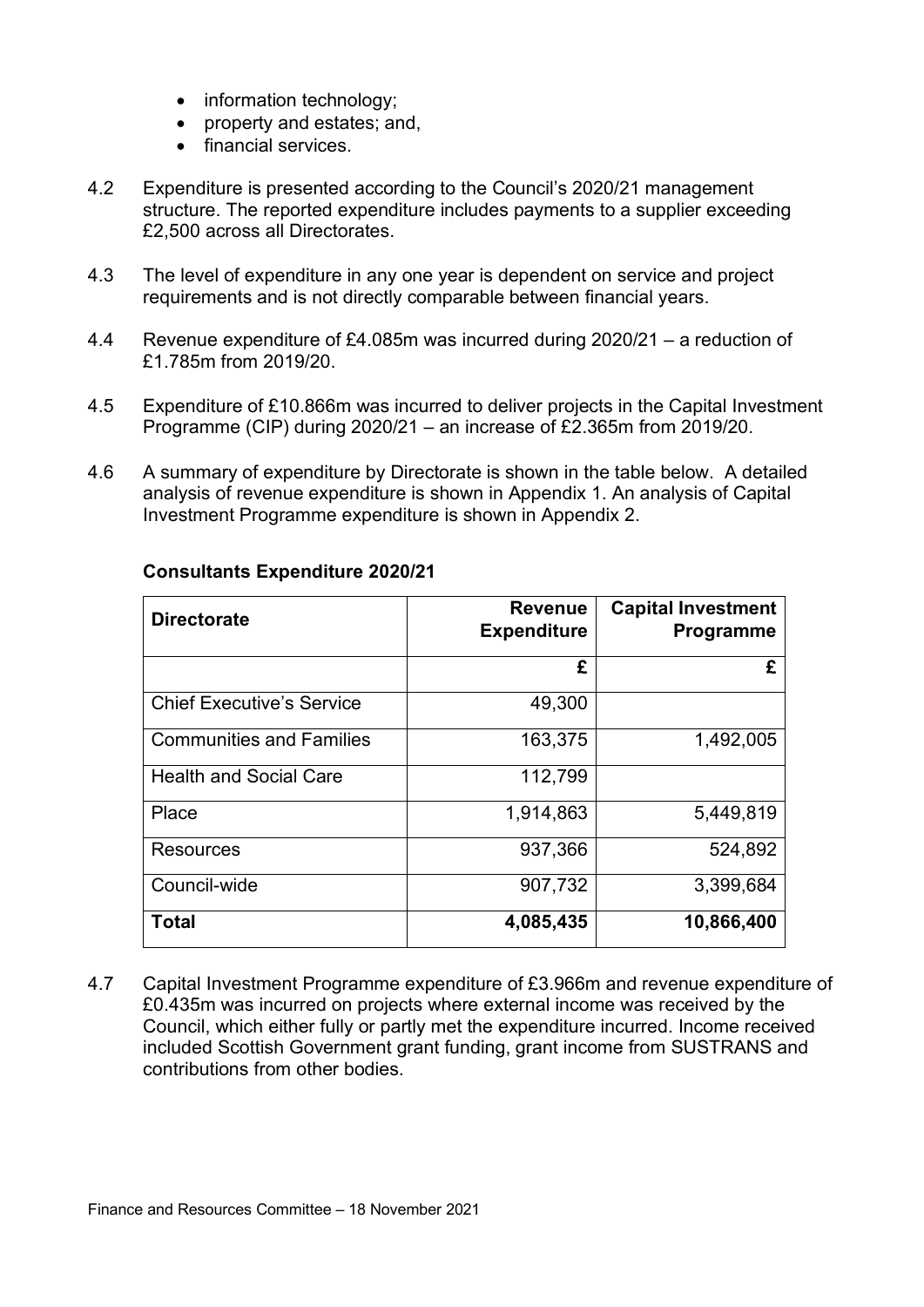- 4.8 Revenue expenditure incurred during 2020/21 included:
	- 4.8.1 **Commercial Excellence Programme** £0.623m of contractually agreed gainshare expenditure payments. This is a reduction of £0.220m (26%) from 2019/20. The Commercial Excellence programme and subsequent work by Commercial and Procurement Services has delivered approximately £190m of savings in recent years;
	- 4.8.2 **Council Transformation Programme** contractually agreed gainshare payments of £0.273m to support achievement of cumulative Transformation Programme savings of £70m;
	- 4.8.3 **Forth Quarter** £0.521m to progress delivery of the project. Expenditure included project management, water monitoring testing services for acquired land, development of prospectus and traffic modelling;
	- 4.8.4 **Housing Services** £0.241m on Housing Revenue Account for provision of energy advice to tenants, Tenants Survey, City Plan 2030 development and programme management for emergency works;
	- 4.8.5 **Operational Property Planned Preventative Maintenance** £0.172m of project management resource to support investment in Council properties to address the findings of the Property Condition Surveys reported to Finance and Resources Committee on 23 January 2018; and,
	- 4.8.6 **Traffic Modelling and Transport Planning Services** £0.544m for specialist traffic modelling and transport planning services.
- 4.9 Professional fees incurred in 2020/21 to progress major capital projects included:
	- 4.9.1 **Edinburgh Tram to Newhaven project** £3.383m to progress delivery of construction. Fees are for Project and Commercial Management Services, Technical Advisory and Design Services and Project Director, Community Consultation and Project Assurance Services. The award of contract for these services was approved by Finance and Resources Committee on 10 October 2019;
	- 4.9.2 **Investment in major school projects** £0.746m for professional services to progress investment in primary school projects and £0.233m to progress secondary school projects;
	- 4.9.3 **Council House Building Programme** £0.561m to progress investment across 20 sites;
	- 4.9.4 **Learning Estate Asset Management Works** £0.435m of professional services to deliver the recommendations of the Property Condition Surveys reported to Finance and Resources Committee on 23 January 2018;
	- 4.9.5 **LED Street Lighting Programme** £0.240m of Project Management services for delivery of LED Street Lighting Programme;

Finance and Resources Committee – 18 November 2021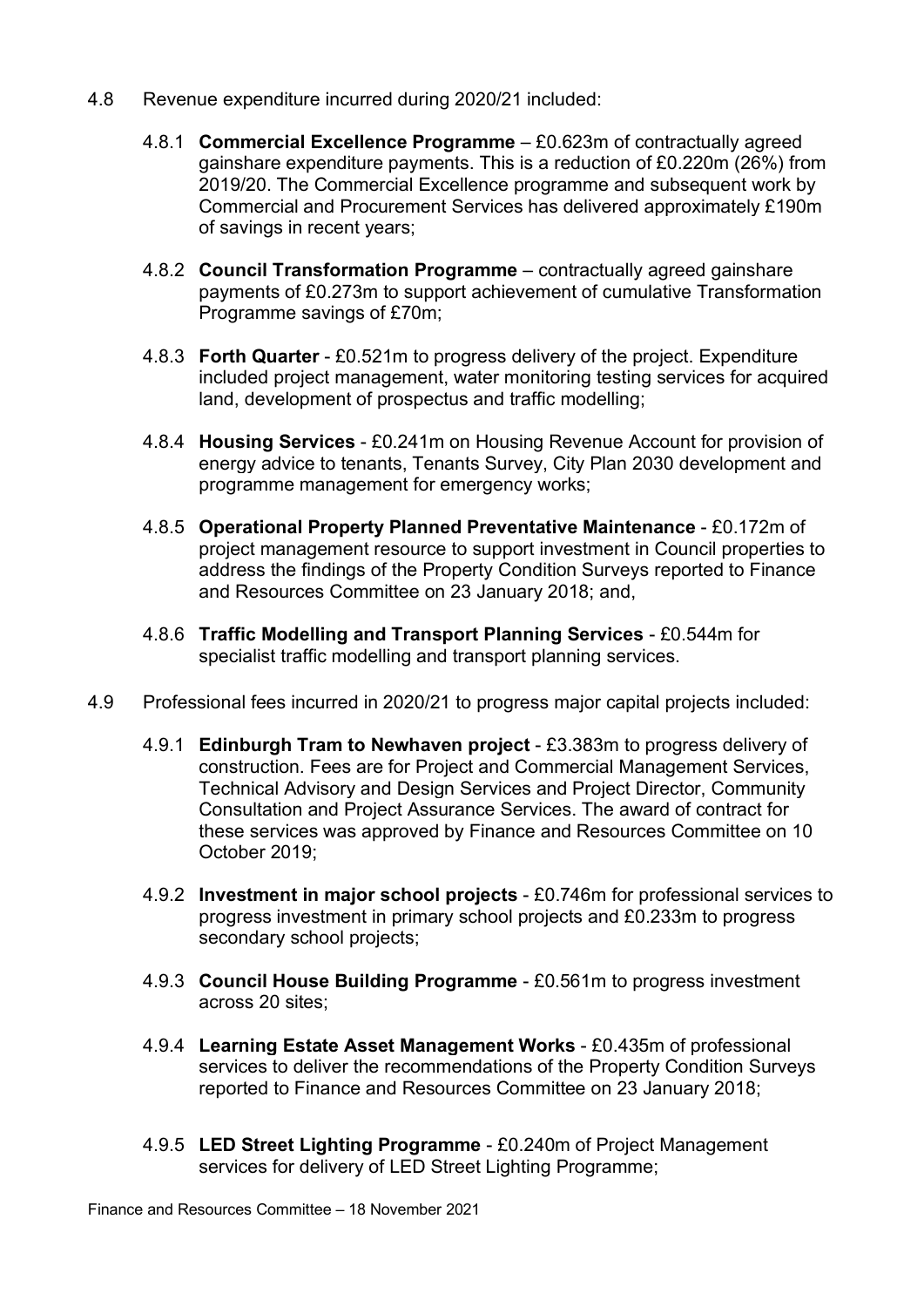- 4.9.6 **Early Years estate** £0.186m for professional services to progress works to meet the Scottish Government target of 1,140 hours of nursery provision. These costs are funded by specific grant;
- 4.9.7 **Professional services to support delivery of a range of transport projects, including Cycle Projects** (£1.416m), which are partly funded by SUSTRANS, George Street and First New Town Public Realm Project (£0.520m) and North Bridge refurbishment (£0.478m); and,
- 4.9.8 **Meadowbank Sports Centre** professional services of £0.286m to progress the construction of the new Meadowbank Sport Centre.

## **5. Next Steps**

5.1 Expenditure on provision of professional services provided by consultants will continue to be closely reviewed as part of the revenue and capital expenditure monitoring arrangements for each service during 2021/22.

## **6. Financial impact**

6.1 The costs set out in this report were contained within the Council's approved revenue budget and Capital Investment Programme for 2020/21.

## **7. Stakeholder/Community Impact**

- 7.1 There is no direct relevance to the report's contents. The Council undertook a budget engagement exercise when developing the 2020/21 budget.
- 7.2 There is no direct relevance of the report's contents to impacts on carbon, adaptation to climate change and sustainable development. The Council's revenue budget and Capital Investment Programme include expenditure impacting upon carbon, adaptation to climate change and contributing to sustainable development. In addition, all budget proposals are now subject to an upfront assessment across these areas.

## **8. Background reading/external references**

- 8.1 Consultants Costs 2019/20 [Finance and Resources Committee -](https://democracy.edinburgh.gov.uk/documents/s28523/7.3%20-%20Consultants%20Costs%202019-20.pdf) Thursday, 5 [November](https://democracy.edinburgh.gov.uk/documents/s28523/7.3%20-%20Consultants%20Costs%202019-20.pdf) 2020
- 8.2 Use of Consultants 2008/09 [Finance and Resources Committee –](https://democracy.edinburgh.gov.uk/CeListDocuments.aspx?CommitteeId=140&MeetingId=2232&DF=25%2f08%2f2009&Ver=2) Tuesday 25 [August 2009](https://democracy.edinburgh.gov.uk/CeListDocuments.aspx?CommitteeId=140&MeetingId=2232&DF=25%2f08%2f2009&Ver=2)
- 8.3 [Operational Governance: Review of Contract Standing Orders -](https://democracy.edinburgh.gov.uk/CeListDocuments.aspx?CommitteeId=150&MeetingId=1027&DF=27%2f06%2f2019&Ver=2) City of Edinburgh Council - [Thursday 27 June 2019](https://democracy.edinburgh.gov.uk/CeListDocuments.aspx?CommitteeId=150&MeetingId=1027&DF=27%2f06%2f2019&Ver=2)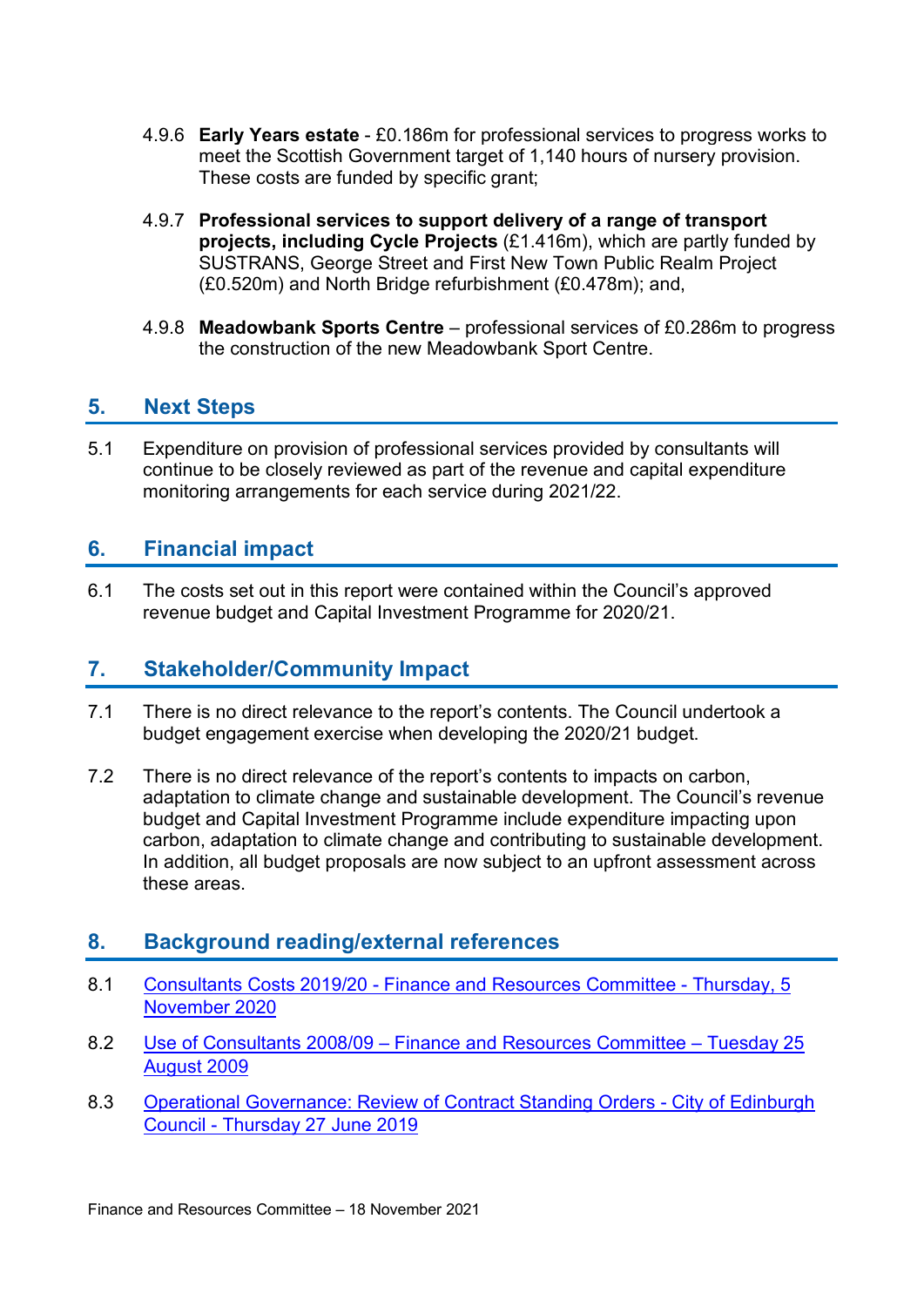- 8.4 [Operational Governance: Annual Review of Contract Standing Orders –](https://democracy.edinburgh.gov.uk/documents/s31059/Item%207.6%20-%20Operational%20Governance%20-%20Annual%20Review%20of%20Contract%20Standing%20Orders.pdf) City of Edinburgh Council – [Thursday 4 February 2021](https://democracy.edinburgh.gov.uk/documents/s31059/Item%207.6%20-%20Operational%20Governance%20-%20Annual%20Review%20of%20Contract%20Standing%20Orders.pdf)
- 8.5 [Outcome of Property Condition Surveys –](https://democracy.edinburgh.gov.uk/CeListDocuments.aspx?CommitteeId=140&MeetingId=2303&DF=23%2f01%2f2018&Ver=2) Finance and Resources Committee 23 [January 2018](https://democracy.edinburgh.gov.uk/CeListDocuments.aspx?CommitteeId=140&MeetingId=2303&DF=23%2f01%2f2018&Ver=2)
- 8.6 Award of Contract Consultancy Services for Edinburgh Tram York Place to Newhaven Project – Finance and Resources Committee – Thursday, 10 October 2019

## **9. Appendices**

- 9.1 Appendix 1 Consultancy Revenue Expenditure 1April 2020 31 March 2021
- 9.2 Appendix 2 Consultancy Capital Expenditure 1April 2020 31 March 2021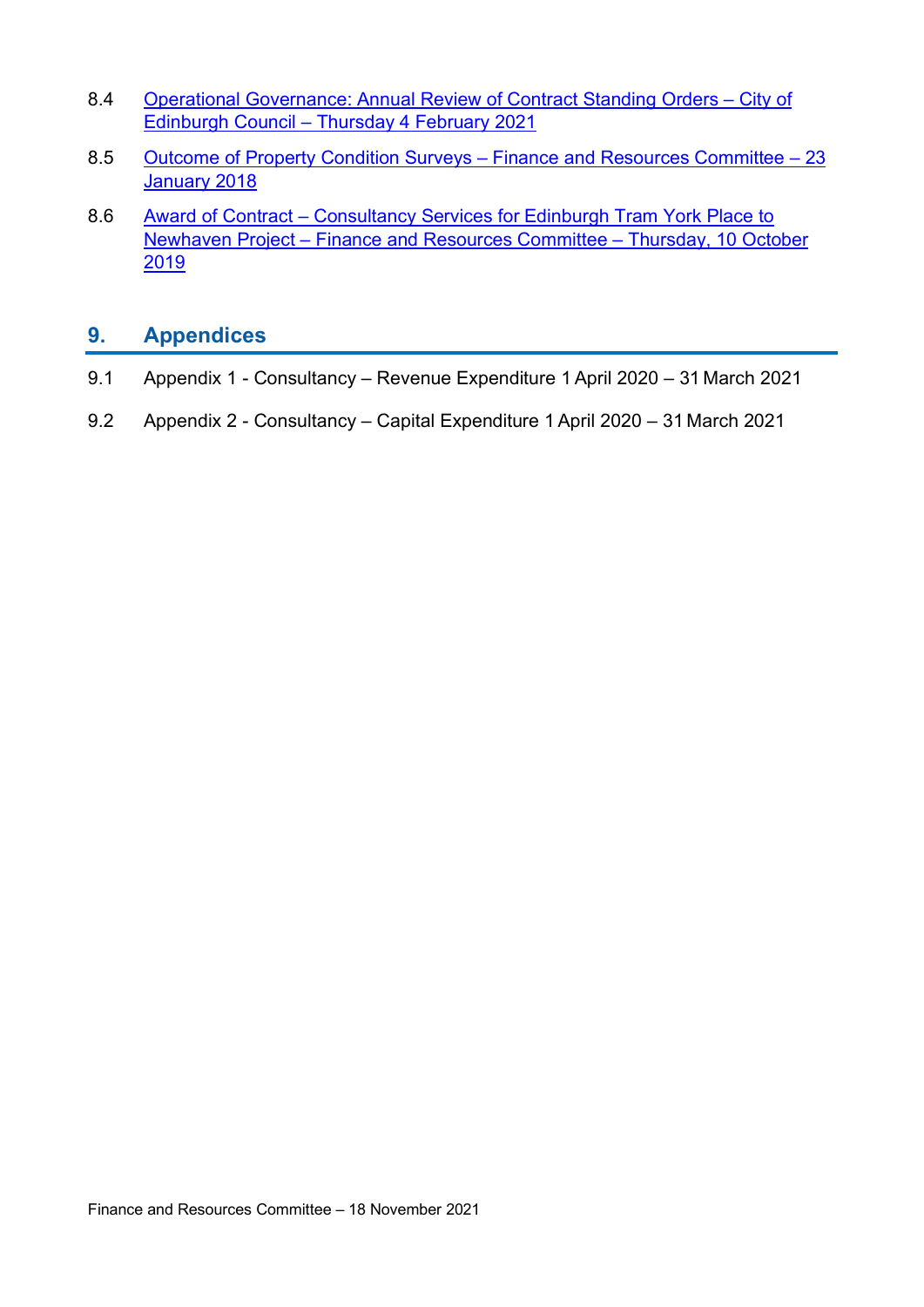## **Consultancy - Revenue Expenditure 1st April 2020 - 31st March 2021 APPENDIX 1**

|                                                         | Chief           |              |                    |                 |                  |              |                 |
|---------------------------------------------------------|-----------------|--------------|--------------------|-----------------|------------------|--------------|-----------------|
|                                                         | Executive's     | Communities  | Health and         |                 |                  |              |                 |
| Service Provider                                        | <b>Services</b> | and Families | <b>Social Care</b> | Place           | <b>Resources</b> | Council-Wide | Total           |
| Aecom Limited                                           |                 |              |                    | 48,966          |                  |              | 48,966          |
| <b>AHR Architects Limited</b>                           |                 |              |                    | 1,595           |                  |              | 1,595           |
| Amey OW Limited                                         |                 |              |                    | 15,641          |                  |              | 15,641          |
| Anderson Bell Christie Limited                          |                 |              |                    | 18,015          |                  |              | 18,015          |
| <b>Arcadis LLP</b>                                      |                 |              |                    | 520,836         |                  |              | 520,836         |
| Arlingclose Limited                                     |                 |              |                    |                 | 46,875           |              | 46,875          |
| <b>Atkins Limited</b>                                   |                 |              |                    | 29,994          |                  |              | 29,994          |
| Avison Young (UK) Limited                               |                 |              |                    |                 | 4,750            |              | 4,750           |
| Bryn Jones Associates Ltd                               |                 |              |                    | 8,970           |                  |              | 8,970           |
| <b>Calabar Education Consultants Ltd</b>                |                 | 9,500        |                    |                 |                  |              | 9,500           |
| Capita Property & Infrastructure Ltd                    |                 |              |                    | 2,350           |                  |              | 2,350           |
| Cascade Software Limited                                |                 |              |                    | 5,356           |                  |              | 5,356           |
| Changeworks Resources for Life Ltd                      |                 |              |                    | 189,858         |                  |              | 189,858         |
| Collective Architecture Limited                         |                 |              |                    | 11,550          |                  |              | 11,550          |
| Currie & Brown UK Limited                               |                 |              |                    | 77,604          | 160,849          |              | 238,452         |
| Cushman & Wakefield Debenham Tie Leung Limited          |                 |              |                    | 12,037          |                  |              | 12,037          |
| David Adamson and Partners Ltd                          |                 |              |                    | 4,320           |                  |              | 4,320           |
| David Narro Associates Ltd                              |                 |              |                    |                 | 490              |              | 490             |
| Doig & Smith Limited                                    |                 | 27,950       |                    |                 |                  |              | 27,950          |
| E.D.P. Health, Safety and Environment Consultants       |                 |              |                    |                 |                  |              |                 |
| Limited                                                 |                 |              |                    |                 | 175,945          |              | 175,945         |
| <b>Edge Public Solutions Ltd</b>                        |                 | 30,000       |                    |                 |                  |              | 30,000          |
| <b>Entec Solutions Ltd</b>                              |                 |              |                    | 10,100          |                  |              | 10,100          |
| <b>Environtec Ltd</b>                                   |                 |              |                    |                 | 14,149           |              | 14,149          |
| Ernst and Young LLP                                     |                 |              |                    |                 | 70,917           | 895,732      | 966,649         |
| Fairhurst                                               |                 |              |                    | 9,870           |                  |              | 9,870           |
| Faithful and Gould                                      |                 |              |                    | 13,643          |                  |              | 13,643          |
| Franks Portlock Consulting Limited                      |                 | 126          |                    |                 | 28,817           |              | 28,943          |
| G3 Consulting Engineers Limited                         |                 |              |                    |                 | 27,519           |              | 27,519          |
| Gerald Eve LLP                                          |                 |              |                    |                 | 13,317           |              | 13,317          |
| <b>GGI Development and Research LLP</b>                 |                 | 4,000        | 20,799             |                 |                  |              | 24,799          |
| <b>GP Wolffe Ltd</b>                                    |                 | 8,000        |                    |                 |                  |              | 8,000           |
| <b>GVA Grimley Ltd</b>                                  |                 |              |                    |                 | 15,885           |              | 15,885          |
| Hardies Property & Construction Consultants             |                 |              |                    | 18,762          | 20,673           |              | 39,435          |
| Harvey Nash Ltd                                         |                 |              |                    |                 | 4,448            |              | 4,448           |
|                                                         |                 |              |                    |                 |                  |              |                 |
| <b>Hickton Consultants Limited</b>                      |                 |              |                    | 45,486<br>4,000 |                  |              | 45,486<br>4,000 |
| Hunter Wealth Management Limited<br>IKM Consulting Ltd. |                 |              |                    |                 |                  |              |                 |
|                                                         |                 |              |                    | 13,868          |                  |              | 13,868          |
| Indigo House Group Ltd                                  |                 |              |                    | 18,440          |                  |              | 18,440          |
| Integrated Skills (UK) Limited                          |                 |              |                    | 5,400           |                  |              | 5,400           |
| IOM Consulting Ltd                                      |                 |              |                    | 5,118           | 11,417           |              | 16,535          |
| It Is On Limited                                        |                 |              |                    |                 |                  | 12,000       | 12,000          |
| Jacobs UK Ltd                                           |                 |              |                    | 452,263         |                  |              | 452,263         |
| Janice Tullock Associates Ltd                           | 3,400           |              |                    |                 |                  |              | 3,400           |
| Kee Consultancy Limited                                 |                 | 46,512       |                    |                 |                  |              | 46,512          |
| Kevin Murray Associates Ltd                             |                 |              |                    | 5,697           |                  |              | 5,697           |
| Land Use Consultants Ltd                                |                 |              |                    | 5,968           |                  |              | 5,968           |
| Link Asset Services                                     |                 |              |                    |                 | 9,375            |              | 9,375           |
| Malcolm Hollis LLP                                      |                 | 18,950       |                    |                 |                  |              | 18,950          |
| Mott MacDonald Limited                                  |                 |              |                    | 55,045          | 7,719            |              | 62,764          |
| Omega Asbestos Consulting Ltd                           |                 | 560          |                    | 1,116           | 96,232           |              | 97,908          |
| Partners for Change                                     |                 |              | 92,000             |                 |                  |              | 92,000          |
| Prettybright Ltd                                        |                 |              |                    | 20,000          |                  |              | 20,000          |
| PWC UK                                                  |                 |              |                    |                 | 15,521           |              | 15,521          |
| Progressive Partnership Ltd                             |                 |              |                    | 31,220          |                  |              | 31,220          |
| Research Resource Scotland Ltd                          |                 |              |                    | 15,060          |                  |              | 15,060          |
| Resource and Environmental Consultants Ltd              |                 |              |                    | 4,580           | 11,066           |              | 15,646          |
| <b>RSP Consulting Engineers LLP</b>                     |                 |              |                    |                 | 8,987            |              | 8,987           |
| Ryden                                                   |                 |              |                    | 12,705          |                  |              | 12,705          |
| <b>Scotland Excel</b>                                   |                 | 11,400       |                    |                 |                  |              | 11,400          |
| St. Vincent's Health and Public Sector Consulting       |                 |              |                    |                 |                  |              |                 |
| Limited                                                 |                 |              |                    |                 | 154,570          |              | 154,570         |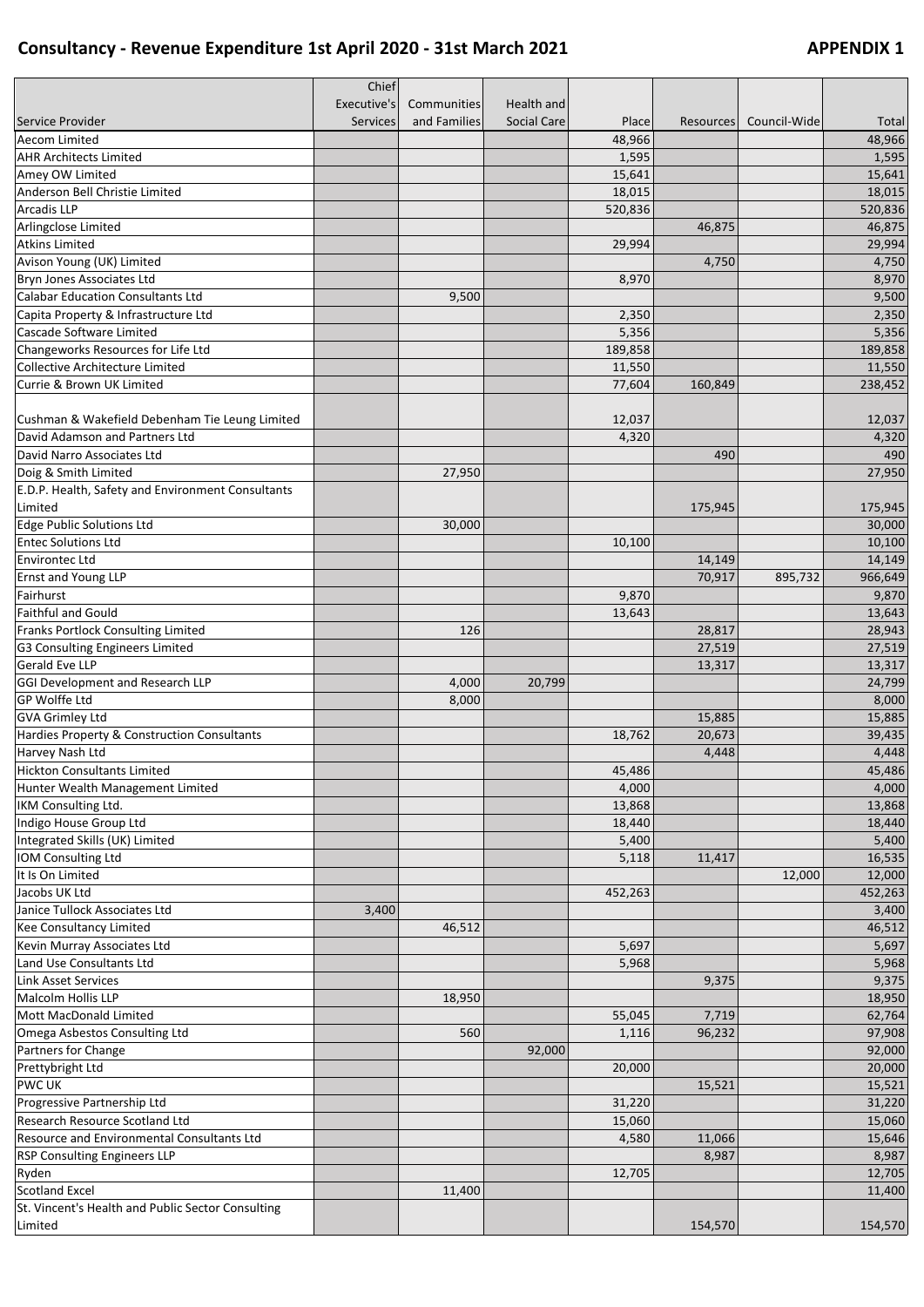## **Consultancy - Revenue Expenditure 1st April 2020 - 31st March 2021 APPENDIX 1**

|                                                   | Chief           |              |             |           |           |              |           |
|---------------------------------------------------|-----------------|--------------|-------------|-----------|-----------|--------------|-----------|
|                                                   | Executive's     | Communities  | Health and  |           |           |              |           |
| Service Provider                                  | <b>Services</b> | and Families | Social Care | Place     | Resources | Council-Wide | Total     |
| Stantec UK Limited                                |                 |              |             | 75,211    |           |              | 75,211    |
| Stephen Quinn Associates Ltd                      |                 |              |             | 3,633     |           |              | 3,633     |
| Steve Radcliffe Associates Ltd                    |                 |              |             |           | 3,371     |              | 3,371     |
| Studioarc Design Consultants Ltd                  |                 |              |             | 5,577     |           |              | 5,577     |
| Sue Flack Consultancy Ltd                         |                 |              |             | 5,048     |           |              | 5,048     |
| Summers-Inman Construction And Property           |                 |              |             |           |           |              |           |
| Consultants LLP                                   |                 | 2,215        |             | 5,950     | 34,475    |              | 42,640    |
| Sweco UK Limited                                  |                 |              |             | 82,922    |           |              | 82,922    |
| T V Howe                                          |                 | 3,756        |             |           |           |              | 3,756     |
|                                                   |                 |              |             |           |           |              |           |
| Tetra Tech Environment Planning Transport Limited | 30,000          |              |             |           |           |              | 30,000    |
| Tracy Wedderburn                                  |                 |              |             | 3,586     |           |              | 3,586     |
| <b>TRL Ltd</b>                                    |                 |              |             | 12,000    |           |              | 12,000    |
|                                                   |                 |              |             |           |           |              |           |
| Turner & Townsend Project Management Limited      |                 |              |             | 10,675    |           |              | 10,675    |
| University of Strathclyde                         | 15,900          |              |             |           |           |              | 15,900    |
| <b>Vector Transport Consultancy</b>               |                 |              |             | 8,160     |           |              | 8,160     |
| <b>WDM Ltd</b>                                    |                 |              |             | 6,000     |           |              | 6,000     |
| Will Rudd Davidson Edinburgh Ltd                  |                 | 406          |             | 668       |           |              | 1,074     |
| <b>Total</b>                                      | 49,300          | 163,375      | 112,799     | 1,914,863 | 937,366   | 907,732      | 4,085,435 |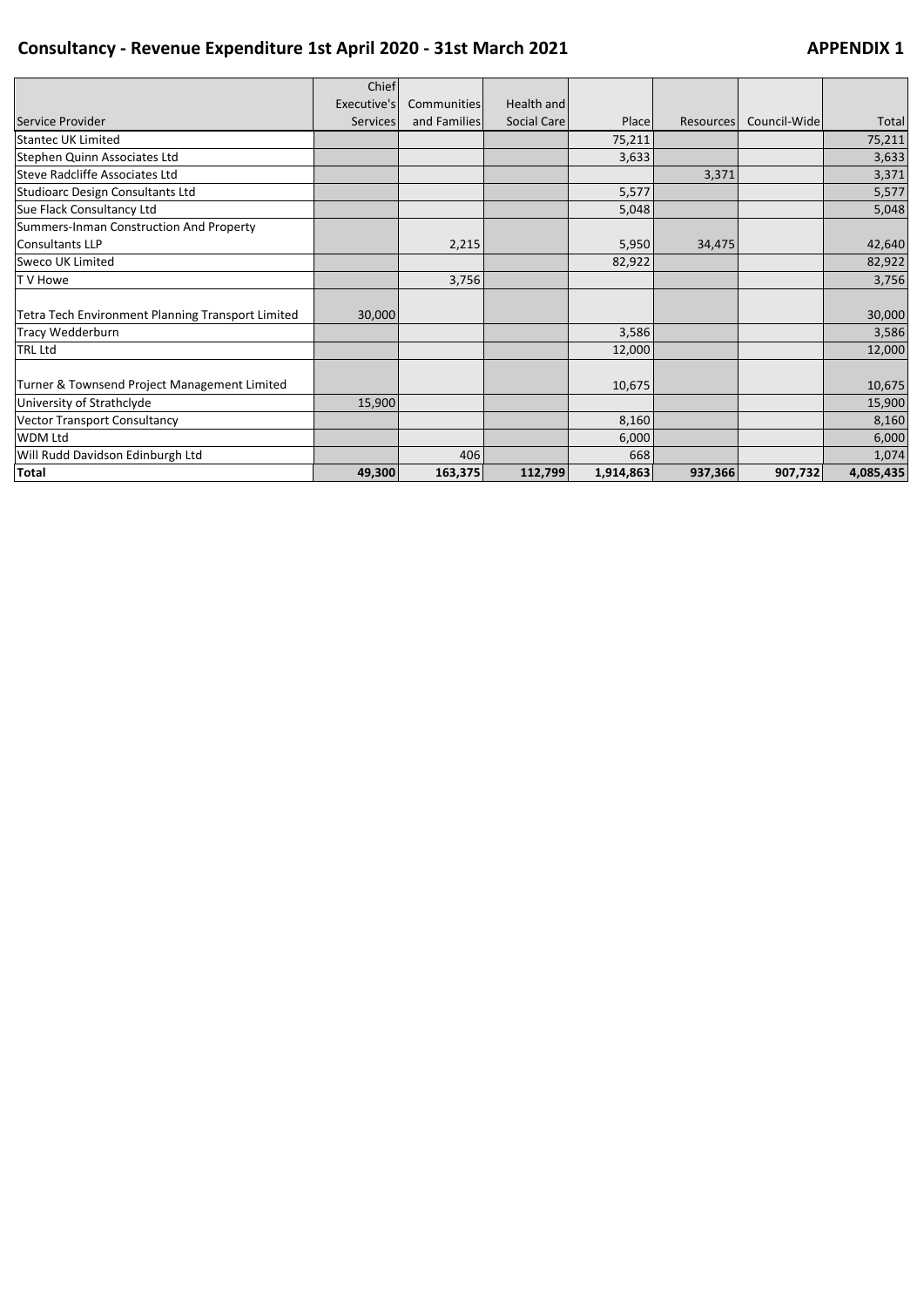#### **CHIEF EXECUTIVE'S SERVICES - REVENUE CONSULTANCY SPEND 2020/21**

| <b>Service Provider</b>                                               | Amountl | <b>Service Provided</b>                                                                         | Outcome                                                                                                                                                                                                                                                                                      |
|-----------------------------------------------------------------------|---------|-------------------------------------------------------------------------------------------------|----------------------------------------------------------------------------------------------------------------------------------------------------------------------------------------------------------------------------------------------------------------------------------------------|
| Janice Tullock<br>Associates Ltd                                      | 3.400   | Heritage consultant appointed to<br>progress Edinburgh Boundary<br><b>Extension Centennial.</b> | Work undertaken with Council services and community stakeholders to develop a<br>programme plan for activities to commemorate the 1920 expansion of the City of<br>Edinburgh to incorporate the communities of Colinton. Corstorphine, Cramond,<br>Gilmerton, Leith, Liberton and Gilmerton. |
| Tetra Tech<br><b>Environment Planning</b><br><b>Transport Limited</b> | 30.000  | <b>Environmental Engineering Services.</b>                                                      | Professional support for development of the Council's Transport Strategy - Workplace<br>Parking Levy.                                                                                                                                                                                        |
| University of<br><b>Strathclyde</b>                                   | 15.900  | Professional Economic Advice.                                                                   | Professional advice -Scottish Cities Alliance report.                                                                                                                                                                                                                                        |
| Total                                                                 | 49.300  |                                                                                                 |                                                                                                                                                                                                                                                                                              |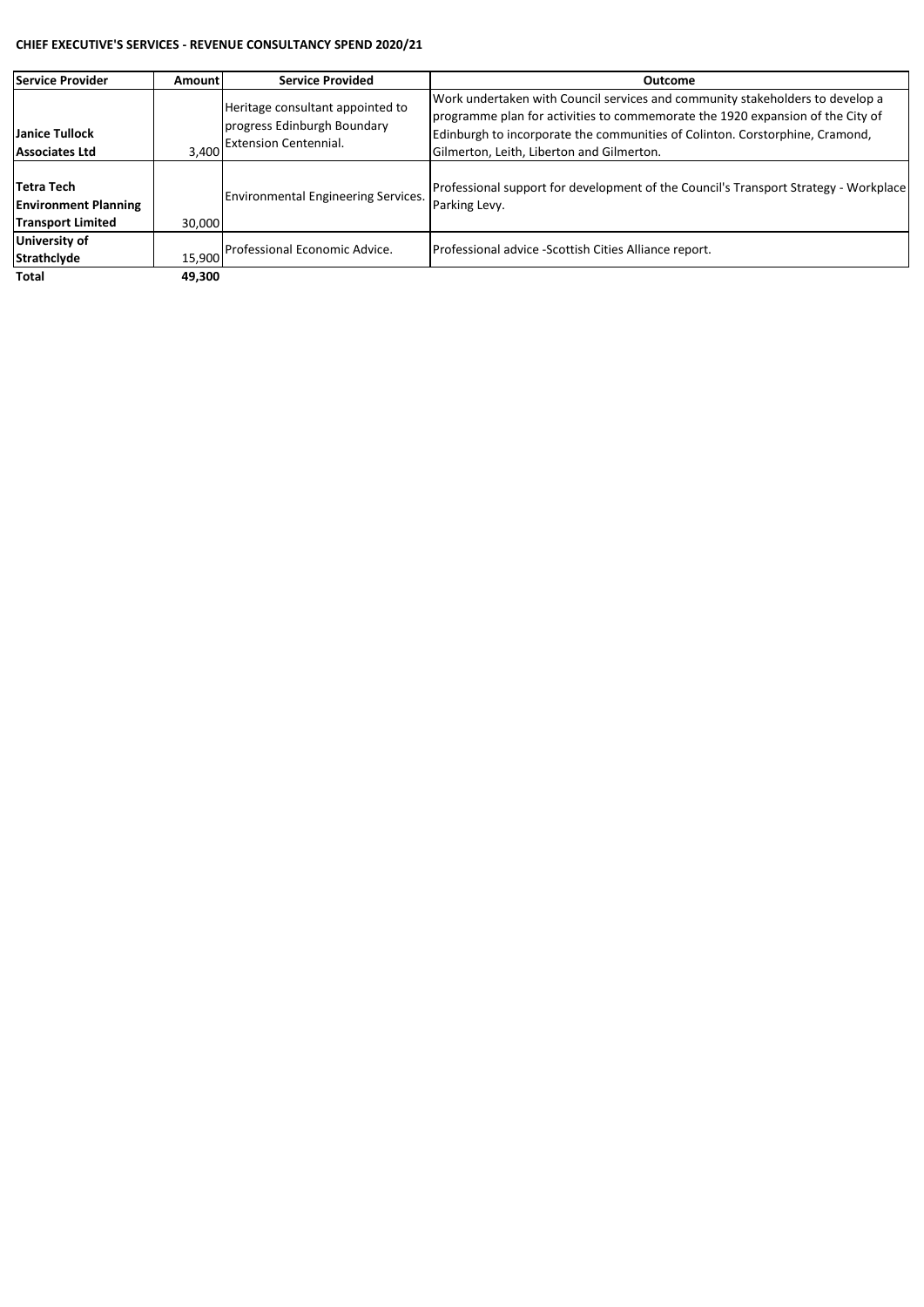#### **COMMUNITIES AND FAMILIES - REVENUE CONSULTANCY SPEND 2020/21**

| <b>Service Provider</b>      | Amount  | <b>Service Provided</b>                  | <b>Outcome</b>                                                                                                                 |
|------------------------------|---------|------------------------------------------|--------------------------------------------------------------------------------------------------------------------------------|
| <b>Calabar Education</b>     |         |                                          | Specialist equality related support to Impartial investigation into institutional racism and specialist delivery of leadership |
| <b>Consultants Ltd</b>       |         | 9,500 schools.                           | course to Head Teachers.                                                                                                       |
| Doig & Smith Limited         |         | 27,950 Quantity Surveying Services.      | Progression of Wester Hailes Education Centre - Wave 4 Schools feasibility.                                                    |
| <b>Edge Public Solutions</b> |         | <b>Specialist Change Consultancy</b>     | Recommendations for efficiency and re-structuring of the provision of client                                                   |
| Ltd                          |         | 30,000 Advice.                           | transport, which is now being progressed.                                                                                      |
| <b>Franks Portlock</b>       |         | <b>Professional Environmental</b>        | Health & Safety Assurance for a secondary school.                                                                              |
| <b>Consulting Limited</b>    |         | 126 Services.                            |                                                                                                                                |
|                              |         |                                          | Recommendations for future governance arrangements:                                                                            |
|                              |         |                                          | . The Council Members meeting - chaired by Cllr Dickie;                                                                        |
|                              |         |                                          | . New chairing arrangements (NHS (Chair), (CEC) Vice Chair;                                                                    |
|                              |         | Governance Review of the                 | . Improved reporting to the Edinburgh Board to be put in place - in progress;                                                  |
|                              |         | Children's Services Partnership.         | . Thange to a monthly meeting frequency;                                                                                       |
| <b>GGI Development and</b>   |         |                                          | .Development of a clear Action Plan in addition to monitoring the progress of the                                              |
| <b>Research LLP</b>          | 4,000   |                                          | Children's Service Plan.                                                                                                       |
|                              |         | Professional Design Services.            | Development and progression of Wester Hailes Education Centre Futures Project.                                                 |
| <b>GP Wolffe Ltd</b>         | 8,000   |                                          |                                                                                                                                |
|                              |         |                                          | To provide the necessary professional expert opinion on outcomes for Looked After                                              |
|                              |         | Expert opinion in relation to            | Children. The use of assessments in permanency processes is standard practice to                                               |
| <b>Kee Consultancy</b>       |         | adoption cases.                          | assist court with decision making, reduces time and costs of court cases and                                                   |
| <b>Limited</b>               | 46,512  |                                          | increases success in achieving successful outcome.                                                                             |
| <b>Malcolm Hollis LLP</b>    |         | 18,950 Building Surveying Services.      | Progression of Trinity Academy Phase 2 - Building Information Model Survey.                                                    |
| <b>Omega Asbestos</b>        |         | Professional Environmental Advice        | Heath & Safety Assurance.                                                                                                      |
| <b>Consulting Ltd</b>        |         | 560 Air Testing Services.                |                                                                                                                                |
|                              |         | Professional advice to Early Years       | Independent collation of Partner Provider Nursery prices and costs to inform funding                                           |
|                              |         | Services - Partner Provider              | requirement.                                                                                                                   |
| <b>Scotland Excel</b>        |         | 11,400 Sustainable Rates.                |                                                                                                                                |
| Summers-Inman                |         | <b>Building Surveying Services -</b>     |                                                                                                                                |
| <b>Construction And</b>      |         | property formerly leased to              | Assessent of works required at Leith Links Bowling Pavilion following fire damage.                                             |
| <b>Property Consultants</b>  |         | Edinburgh Leisure Limited.               |                                                                                                                                |
| <b>LLP</b>                   | 2,215   |                                          |                                                                                                                                |
|                              |         | Secondary School Timetable               | Enhanced efficiency and effectiveness of school timetables.                                                                    |
| <b>TV Howe</b>               |         | 3,756 Consultancy and Support.           |                                                                                                                                |
| <b>Will Rudd Davidson</b>    |         | <b>Structural Engineering Services -</b> | Structural surveys of Leith Links Bowling Pavilion following fire damage.                                                      |
| <b>Edinburgh Ltd</b>         |         | 406 Leith Links Bowling Pavilion.        |                                                                                                                                |
| Total                        | 163,375 |                                          |                                                                                                                                |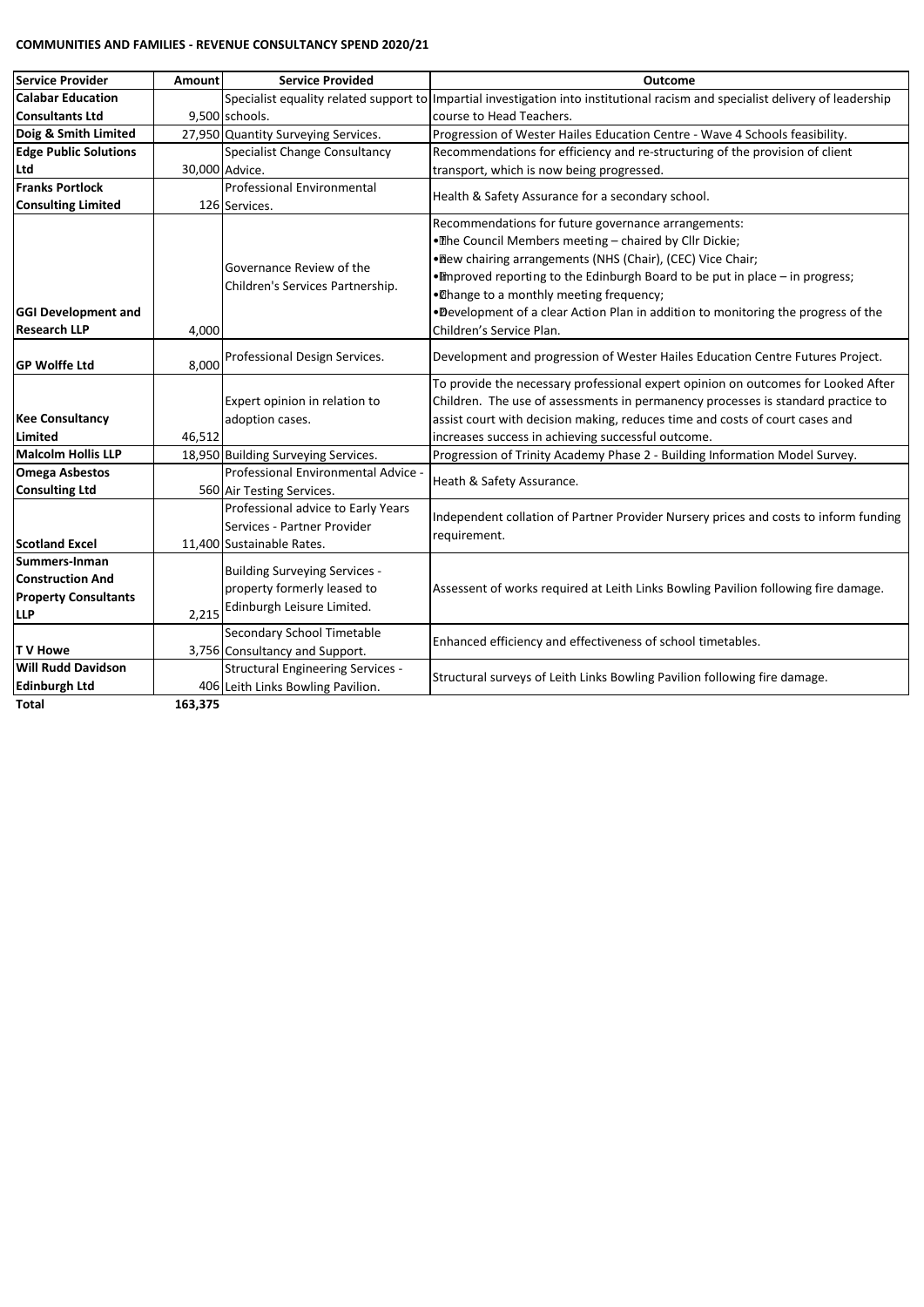#### **HEALTH AND SOCIAL CARE - REVENUE CONSULTANCY SPEND 2020/21**

| <b>Service Provider</b>                           |         | <b>Amount Service Provided</b>                                                 | Outcome                                                                                                                                                                                                                                                                                                                                                                                                                                                                                                                                                                                                                                                                                                                                                                                                                                                                                                                                                                                                        |
|---------------------------------------------------|---------|--------------------------------------------------------------------------------|----------------------------------------------------------------------------------------------------------------------------------------------------------------------------------------------------------------------------------------------------------------------------------------------------------------------------------------------------------------------------------------------------------------------------------------------------------------------------------------------------------------------------------------------------------------------------------------------------------------------------------------------------------------------------------------------------------------------------------------------------------------------------------------------------------------------------------------------------------------------------------------------------------------------------------------------------------------------------------------------------------------|
| <b>GGI Development and</b><br><b>Research LLP</b> | 20,799  | Review of Governance System and<br>processes of the Integrated Joint<br>Board. | The Good Governance Institute was commissioned to complete an independent<br>review of EIJB governance and decision making processes and to develop and<br>implement a new governance framework for the Board and its Sub-Committees. The<br>Institute supported the EIJB in the establishment of 5 new sub committees and<br>associated developmental work to clarify and strengthen the role of the EIJB and its<br>Board members.                                                                                                                                                                                                                                                                                                                                                                                                                                                                                                                                                                           |
| <b>Partners for Change</b>                        | 92,000  | Change Consultants for Integrated<br>Joint Board Transformation Project.       | Implementation of the 3 Conversations model in the EIJB Transformation<br>Programme, focussing on service redesign and working differently to achieve<br>outcomes for people and families. The 3 Conversations model is based on having<br>quality conversations with people who need support, helping individuals to focus on<br>their assets and strengths and make connections into their communities. Partners for<br>Change supported the roll out of the model through the launch of innovation sites<br>across the city, which support staff to practice in this new way. Innovation sites<br>include assessment and care management teams, community rehabilitation teams<br>and disability teams. The approach has significantly reduced waiting times and<br>allowed support to a greater proportion of people through informal and community<br>based supports, rather than statutory paid-for services. The roll out of the 3<br>Conversations programme is expected to be complete by March 2024. |
| Total                                             | 112,799 |                                                                                |                                                                                                                                                                                                                                                                                                                                                                                                                                                                                                                                                                                                                                                                                                                                                                                                                                                                                                                                                                                                                |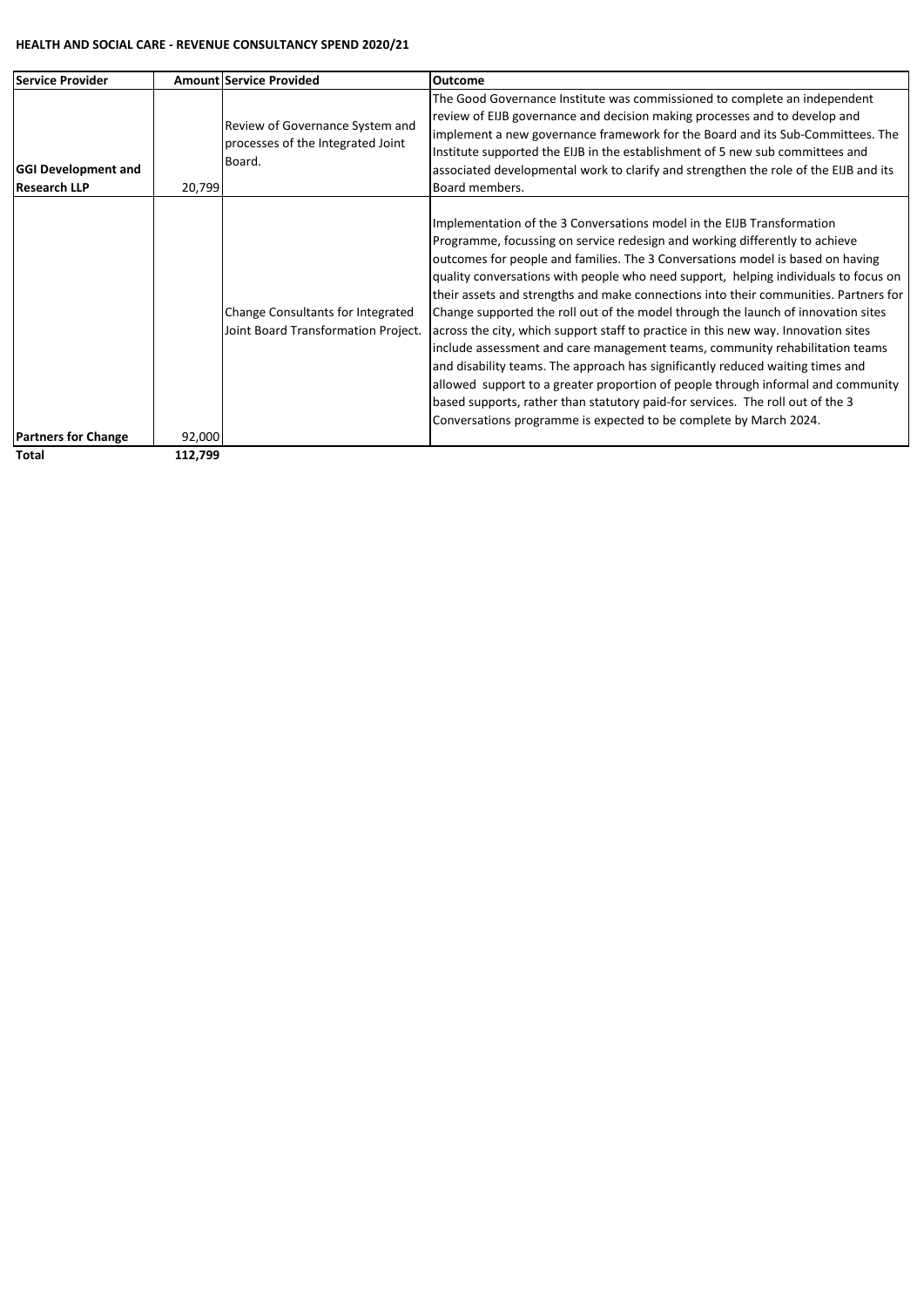| <b>Service Provider</b>                  | Amount Service Provided                                                                   | Outcome                                                                                                                                                                                                                                                                              |
|------------------------------------------|-------------------------------------------------------------------------------------------|--------------------------------------------------------------------------------------------------------------------------------------------------------------------------------------------------------------------------------------------------------------------------------------|
| <b>Aecom Limited</b>                     | 48,966 Structural and Fire Engineering<br>Services for properties and Design<br>Services. | Professional advice provided for Tollcross Building Incident, wall inspections and<br>Niddrie Burn Flood Study.                                                                                                                                                                      |
| <b>AHR Architects Limited</b>            | 1,595 Specialist Professional Services -                                                  | Noise Assessment Survey of Council owned property.                                                                                                                                                                                                                                   |
|                                          | Preparation of Noise Risk<br>Assessments.                                                 |                                                                                                                                                                                                                                                                                      |
| <b>Amey OW Limited</b>                   | 15,641 Specialist Engineering services.                                                   | Provision of engineering services for Council structures.                                                                                                                                                                                                                            |
| <b>Anderson Bell Christie</b>            | 18,015 Architectural Services.                                                            | Housing Development Services.                                                                                                                                                                                                                                                        |
| Limited                                  |                                                                                           |                                                                                                                                                                                                                                                                                      |
| <b>Arcadis LLP</b>                       | 520,836 Specialist Project and Commercial<br>Management Services.                         | Progression of the Granton Waterfront Outline Business Case. Archive record<br>scanning for structures - low bridge signing.                                                                                                                                                         |
| <b>Atkins Limited</b>                    | 29,994 Preparation of Edinburgh<br>Sustainable Rain Water<br>Management Design Guide.     | Provision of essential framework for blue-green network and future Sustainable<br>Drainage systems as part of the Water Management Strategy for City sustainability<br>and resilience.                                                                                               |
| <b>Bryn Jones Associates</b>             | 8,970 Preparation of Edinburgh Parks                                                      | Production of reports for:                                                                                                                                                                                                                                                           |
| Ltd                                      | Assets Income Generation Strategy.                                                        | 1) Income generation strategy for Edinburgh Parks and Greenspaces and<br>2) Develop detailed income generation proposals, financial plans, Business<br>Development Unit and concept master plans for potential income generation<br>opportunities.<br>This project was grant funded. |
| Capita Property &                        | 2,350 Engineering Services.                                                               | Professional advice for road services in South East Edinburgh.                                                                                                                                                                                                                       |
| <b>Infrastructure Ltd</b>                |                                                                                           |                                                                                                                                                                                                                                                                                      |
| <b>Cascade Software</b>                  | 5.356 Outsourced Abnormal Loads                                                           | Management of abnormal loads moving through the City.                                                                                                                                                                                                                                |
| Limited                                  | Management Service.                                                                       |                                                                                                                                                                                                                                                                                      |
| <b>Changeworks</b>                       | 189,858 Energy Advice Service.                                                            | Provision of energy advice services to Council house tenants.                                                                                                                                                                                                                        |
| <b>Resources for Life Ltd</b>            |                                                                                           |                                                                                                                                                                                                                                                                                      |
| <b>Collective Architecture</b>           | 11,550 Architectural Services.                                                            | Report for Coatfield Lane Housing Development - Council House Building Programme.                                                                                                                                                                                                    |
| Limited                                  |                                                                                           |                                                                                                                                                                                                                                                                                      |
| <b>Currie &amp; Brown UK</b><br>Limited  | 77,604 Project Management Services.                                                       | Development of St James Quarter - Traffic Regulation Orders (TROs) and<br>Redetermination Orders (RSOs).                                                                                                                                                                             |
| <b>Cushman &amp; Wakefield</b>           | 12,037 Commercial Advisers - Edinburgh                                                    | Professional services to develop the project to where an OJEU compliant tendering                                                                                                                                                                                                    |
| <b>Debenham Tie Leung</b>                | Bio Quarter partners.                                                                     | process can be started.                                                                                                                                                                                                                                                              |
| Limited                                  |                                                                                           |                                                                                                                                                                                                                                                                                      |
| David Adamson and                        | 4,320 Quantity Surveying and Employer's                                                   | Development of Council House Building Programme.                                                                                                                                                                                                                                     |
| <b>Partners Ltd</b>                      | Agent Services.                                                                           |                                                                                                                                                                                                                                                                                      |
| <b>Entec Solutions Ltd</b>               | 10,100 Specialist Support for Joint Venture<br>at Millerhill Waste Facility.              | Provision of contract advice, technical and specialist support for Energy for Waste<br>plant (Edinburgh and Midlothian Zero Waste), including advice on compensation<br>claims, to reduce the level of settlement required by up to 50%.                                             |
| Fairhurst                                | 9,870 Engineering Services.                                                               | Engineering services for bridge structures - Balgreen Road Bridge and Broomhouse<br>Road Footbridge.                                                                                                                                                                                 |
| <b>Faithful and Gould</b>                | 13,643 Quantity Surveying Services.                                                       | Preparation of Condition Survey and Cost Plan for Westfield Court housing planned<br>maintenance.                                                                                                                                                                                    |
| <b>Hardies Property &amp;</b>            | 18,762 Project Management Services.                                                       | Management of programme of emergency works for water ingress at Arneil Drive                                                                                                                                                                                                         |
| <b>Construction</b>                      |                                                                                           | (Telford North).                                                                                                                                                                                                                                                                     |
| <b>Consultants</b>                       |                                                                                           |                                                                                                                                                                                                                                                                                      |
| <b>Hickton Consultants</b>               | 45,486 Clerk of Works Services.                                                           | Development of Pennywell Phase 3 - Council House Building Programme.                                                                                                                                                                                                                 |
| Limited                                  |                                                                                           |                                                                                                                                                                                                                                                                                      |
| <b>Hunter Wealth</b>                     | 4,000 Financial Services.                                                                 | Professional financial support to Edinburgh's Employer Recruitment Incentives                                                                                                                                                                                                        |
| <b>Management Limited</b>                |                                                                                           | (Edinburgh Guarantee).                                                                                                                                                                                                                                                               |
| <b>IKM Consulting Ltd</b>                | 13,868 Water monitoring testing services.                                                 | Development of Forth Quarter project.                                                                                                                                                                                                                                                |
| Indigo House Group Ltd                   | 18,440 Provision of Specialist Housing<br>Service advice.                                 | Development of City Plan 2030 - Housing Need and Demand Assessment.                                                                                                                                                                                                                  |
| <b>Integrated Skills (UK)</b><br>Limited | 5,400 Waste Management Services.                                                          | Enhancement and optimisation of software support to facilitate the efficient planning<br>and movement of waste and cleansing collection vehicles.                                                                                                                                    |
| <b>IOM Consulting Ltd</b>                | 5,118 Health and Safety advice.                                                           | Provision of asbestos monitoring and impact assessment for Easter Craiglockhart Hill<br>landslip.                                                                                                                                                                                    |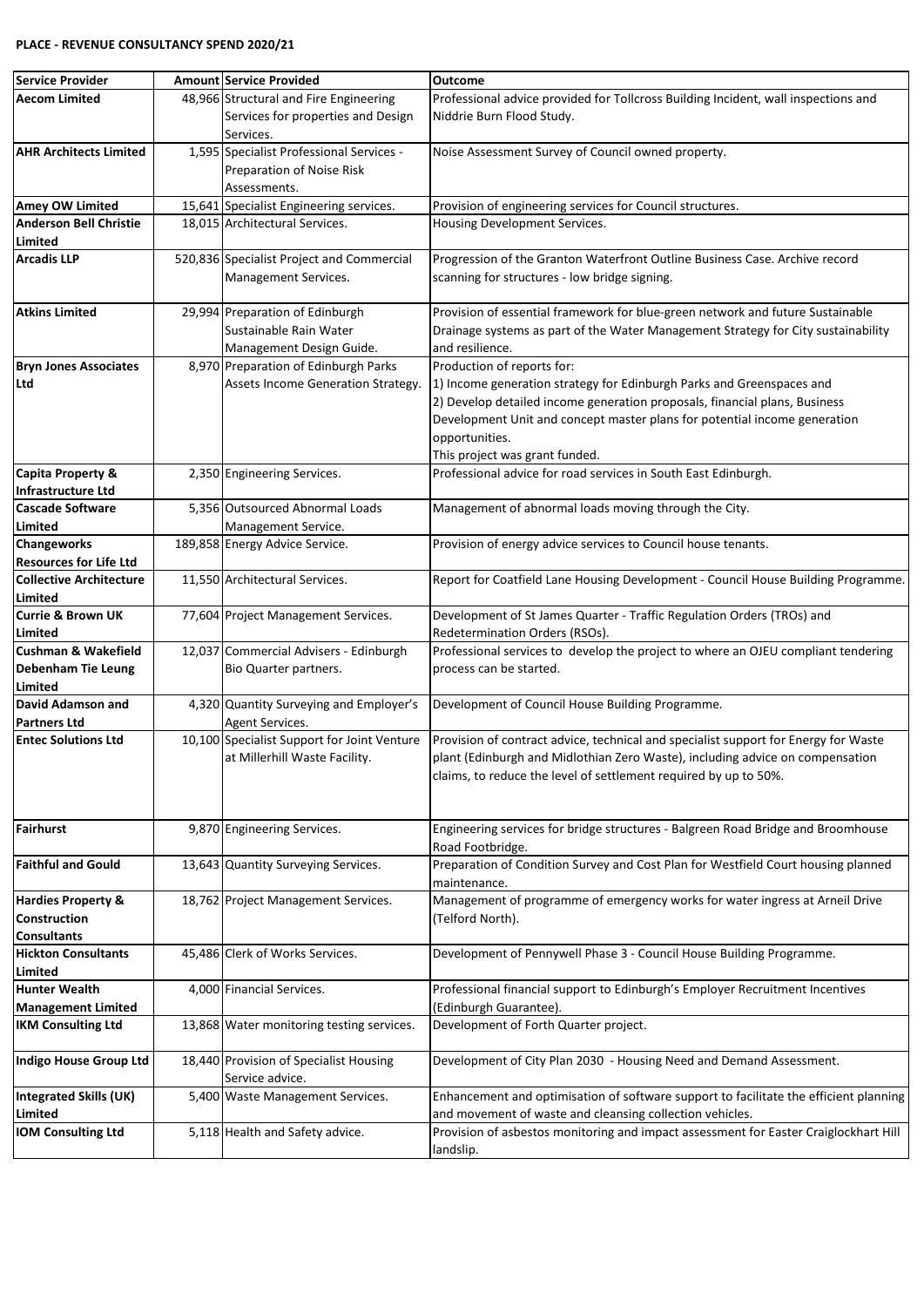#### **PLACE - REVENUE CONSULTANCY SPEND 2020/21**

| Service Provider               |           | <b>Amount Service Provided</b>                      | <b>Outcome</b>                                                                         |
|--------------------------------|-----------|-----------------------------------------------------|----------------------------------------------------------------------------------------|
| Jacobs UK Ltd                  |           | 452,263 Traffic Modelling and Transport             | Provision of essential and highly specialist traffic modelling and transport planning  |
|                                |           | Planning Services.                                  | services to progress a number of key council commitments including: City Plan 2030     |
|                                |           |                                                     | (transport modelling appraisal and development scenarios), City Mobility Plan, Low     |
|                                |           |                                                     | Emission Zone, Edinburgh City Centre Transformation, West Edinburgh Transport          |
|                                |           |                                                     | Improvements Programme, Bus Partnership Fund and the further development of            |
|                                |           |                                                     | Tram.                                                                                  |
| <b>Kevin Murray</b>            |           | 5,697 Professional services for                     | Development of Prospectus for Forth Quarter project.                                   |
| <b>Associates Ltd</b>          |           | Regeneration project.                               |                                                                                        |
| <b>Land Use Consultants</b>    |           | 5,968 Environmental Planning, Design and            | Development of Habitat Regulation Appraisal for Forth Quarter project.                 |
| Ltd                            |           | Management Services.                                |                                                                                        |
| <b>Mott MacDonald</b>          |           | 55,045 Engineering Services, Inspection and         | Provision of engineering services to Economic Development service, inspection and      |
| Limited                        |           | Flood Planning Services.                            | assessment services for Russell Road Depot, structural review for the Western          |
|                                |           |                                                     | Approach Road and provision of Flood Prevention services.                              |
|                                |           |                                                     |                                                                                        |
| <b>Omega Asbestos</b>          |           | 1,116 Specialist Asbestos Consultancy               | Asbestos Sampling and Condition Monitoring for Parks and Greenspaces and Waste         |
| <b>Consulting Ltd</b>          |           | Services.                                           | Management Services.                                                                   |
| <b>Prettybright Ltd</b>        |           | 20,000 Project Management Services.                 | Management of Shop Local Campaign for Business Gateway.                                |
| <b>Progressive Partnership</b> |           | 31,220 Public consultation services.                | Progression of Winter Festival Public Consultation.                                    |
| Ltd                            |           |                                                     |                                                                                        |
| <b>Research Resource</b>       |           | 15,060 Professional Research Services.              | Delivery of Housing Services Focus Group Tenant Survey to provide insight from         |
| <b>Scotland Ltd</b>            |           |                                                     | tenants and Housing Service staff members.                                             |
| <b>Resource and</b>            |           | 4,580 Preparation of Environmental                  | Preparation of Environmental Surveys for Housing properties and Inch Nursery.          |
| Environmental                  |           | Surveys.                                            |                                                                                        |
| <b>Consultants Ltd</b>         |           |                                                     |                                                                                        |
| Ryden                          |           | 12,705 Commercial Property Services.                | Delivery of Edinburgh Commercial Needs Survey to inform potential development          |
|                                |           |                                                     | scenarios for the Proposed Plan stage of City Plan, the statutory Local Development    |
|                                |           |                                                     | Plan, including essential evidence for the Plan and its Examination Stage Mixed Use    |
|                                |           |                                                     | Delivery.                                                                              |
| <b>Stantec UK Limited</b>      |           | 75,211 Engineering Services.                        | Progression of Road Safety and Active Travel projects.                                 |
| <b>Stephen Quinn</b>           |           | 3,633 External Advisor to Planning and              | Professional services for delivery of Planning and Building Standards Improvement      |
| <b>Associates Ltd</b>          |           | <b>Building Standards Improvement</b>               | Project, as recommended by the Scottish Government.                                    |
|                                |           | Project.                                            |                                                                                        |
| <b>Studioarc Design</b>        |           | 5,577 Professional Design Services.                 | Specialist Design Services for Edinburgh Museums.                                      |
| <b>Consultants Ltd</b>         |           |                                                     |                                                                                        |
| Sue Flack Consultancy          |           | 5,048 Specialist advice for Workplace               | Specialist advice for Workplace Parking Levy proposal.                                 |
| Ltd                            |           | Parking Levy.                                       |                                                                                        |
| Summers-Inman                  |           | 5,950 Building Surveying Services.                  | Condition Survey and Cost Plan Building Survey for Oxgangs House.                      |
| <b>Construction And</b>        |           |                                                     |                                                                                        |
|                                |           |                                                     |                                                                                        |
| <b>Property Consultants</b>    |           |                                                     |                                                                                        |
| <b>LLP</b>                     |           |                                                     |                                                                                        |
| <b>Sweco UK Limited</b>        |           | 82,922 Specialist Engineering Services.             | Professional support for delivery of projects in Parks and Greenspaces, Ingliston      |
|                                |           |                                                     | Drainage Works, Spaces for People and Road Service Structures.                         |
| <b>Tracy Wedderburn</b>        |           | 3,586 Staff Recruitment and Management<br>Services. | Support for delivery of Open Streets Programme.                                        |
| <b>TRL Ltd</b>                 |           | 12,000 Technical Management Support.                | Provision of Technical Management Support for the ECO Stars Fleet Recognition          |
|                                |           |                                                     | Scheme, a voluntary, free to join fleet recognition scheme that provides recognition   |
|                                |           |                                                     | and advice on environmental best practice to the operators of goods and passenger      |
|                                |           |                                                     | transport fleets. The scheme assists in the reduction of emissions from fleet vehicles |
|                                |           |                                                     | through specialist advice services and bespoke strategies for operators to reduce      |
|                                |           |                                                     | their fuel usage.                                                                      |
| Turner & Townsend              |           | 10,675 Project Management Services -                | Development of Electric Vehicle Charging project.                                      |
| <b>Project Management</b>      |           | Electric Vehicle Charging project.                  |                                                                                        |
|                                |           |                                                     |                                                                                        |
| Limited                        |           |                                                     |                                                                                        |
| <b>Vector Transport</b>        |           | 8,160 Specialist Transport Planning                 | Progression of Taxi Demand Survey.                                                     |
| Consultancy                    |           | Services.                                           |                                                                                        |
| <b>WDM Ltd</b>                 |           | 6,000 Professional Services -                       | Development of Asset Management System City of Edinburgh Transportation                |
|                                |           | <b>Transportation Asset Management</b>              | Services.                                                                              |
|                                |           | System.                                             |                                                                                        |
| <b>Will Rudd Davidson</b>      |           | 668 Civil and Structural Engineering                | Professional services for Usher Hall loading points.                                   |
| Edinburgh Ltd                  |           | Services.                                           |                                                                                        |
| Total                          | 1,914,864 |                                                     |                                                                                        |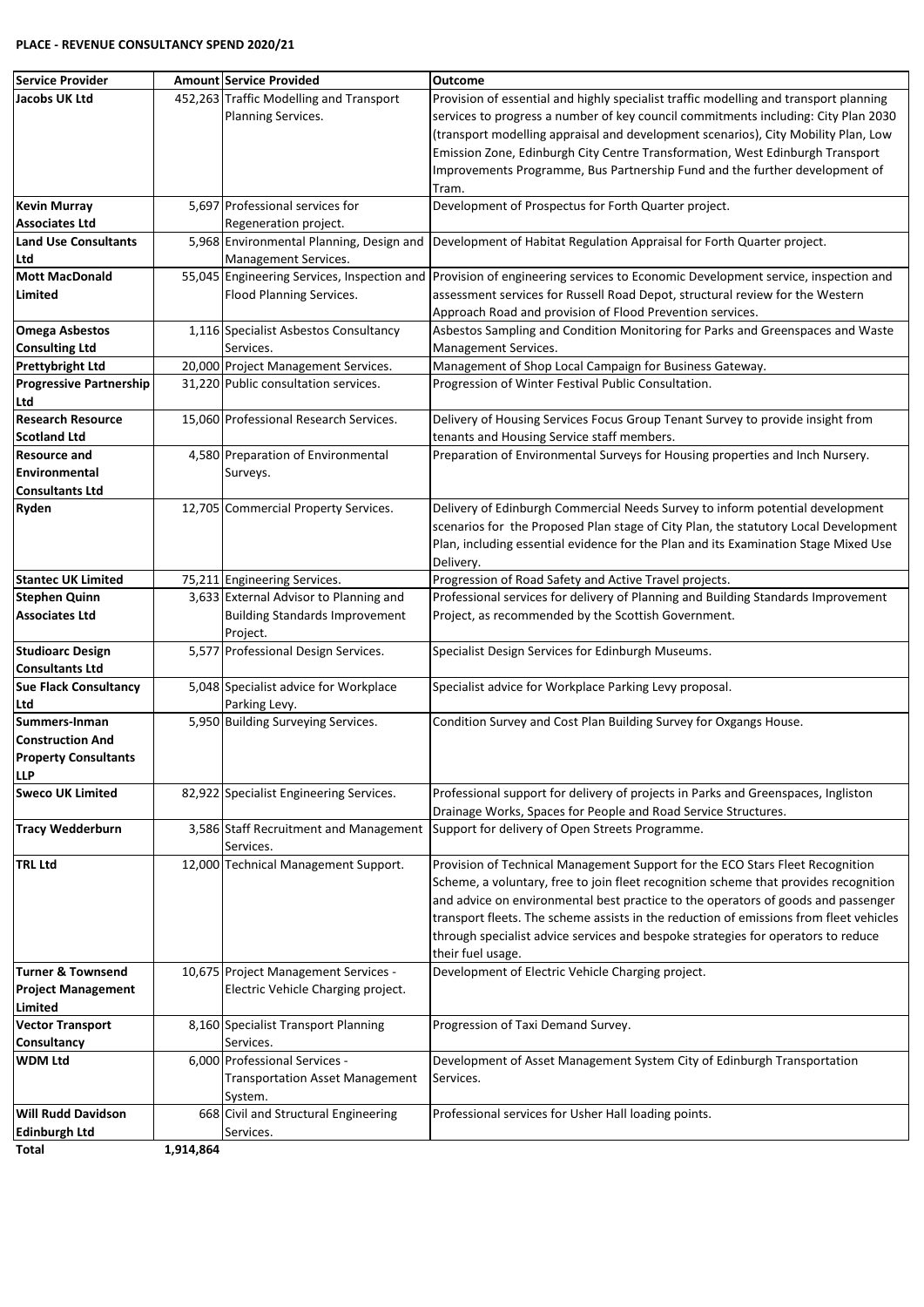#### **RESOURCES - REVENUE CONSULTANCY SPEND 2020/21**

| <b>Service Provider</b>                             | Amount  | <b>Service Provided</b>                                                  | <b>Outcome</b>                                                                                                            |
|-----------------------------------------------------|---------|--------------------------------------------------------------------------|---------------------------------------------------------------------------------------------------------------------------|
| <b>Arlingclose Limited</b>                          |         | 46,875 Treasury Management Advisory                                      | Professional Support for delivery of annual Treasury Management Strategy.                                                 |
|                                                     |         | Services.                                                                |                                                                                                                           |
| <b>Avison Young (UK)</b>                            |         | 4,750 Property Advisory Services for the                                 | Advice for lease options for Ratho Travelodge Hotel.                                                                      |
| Limited                                             |         | Council Estate.                                                          |                                                                                                                           |
| <b>Currie &amp; Brown UK</b>                        |         | 160,849 Project Management Services.                                     | Professional support for delivery of Planned Preventative Maintenance programme                                           |
| Limited                                             |         |                                                                          | for the Council's Operational Property Estate.                                                                            |
| <b>David Narro Associates</b>                       |         | 490 Provision of Structural Engineering                                  | Professional support for property maintenance for East Neighbourhood Office.                                              |
| Ltd                                                 |         | report.                                                                  |                                                                                                                           |
| E.D.P. Health, Safety                               |         | 175,945 Asbestos Consultancy Support                                     | Provision of Asbestos Analytical Services for school properties.                                                          |
| and Environment                                     |         | Services.                                                                |                                                                                                                           |
| <b>Consultants Limited</b>                          |         |                                                                          |                                                                                                                           |
| <b>Environtec Ltd</b>                               |         | 14,149 Asbestos Consultancy Support                                      | Provision of Asbestos Analytical Services for Education, Culture and Public Health                                        |
|                                                     |         | Services.                                                                | properties.                                                                                                               |
| <b>Ernst and Young LLP</b>                          |         | 70,917 Professional financial advice and                                 | Ongoing delivery of Commercial and Procurement Project.                                                                   |
|                                                     |         | support for Commercial and                                               |                                                                                                                           |
|                                                     |         | <b>Procurement Transformation</b>                                        |                                                                                                                           |
|                                                     |         | Project.                                                                 |                                                                                                                           |
| <b>Franks Portlock</b>                              |         | 28,817 Professional Environmental                                        | Provision of Asbestos Analytical Services for 36 properties across the Council's                                          |
| <b>Consulting Limited</b>                           |         | Services.                                                                | operational estate.                                                                                                       |
| <b>G3 Consulting</b>                                |         | 27,519 Structural Engineering Services.                                  | Council Property Estate Masonry Panel Investigations.                                                                     |
| <b>Engineers Limited</b>                            |         |                                                                          |                                                                                                                           |
| <b>Gerald Eve LLP</b>                               |         | 13,317 Specialist Property Estate services.                              | Business Rates advice for operational Council properties.                                                                 |
|                                                     |         |                                                                          |                                                                                                                           |
| <b>GVA Grimley Ltd</b>                              |         | 15,885 Specialist Property Estate services.                              | EICC/Haymarket Hotel Opportunity Review.                                                                                  |
|                                                     |         |                                                                          |                                                                                                                           |
| <b>Hardies Property &amp;</b>                       |         | 20,673 Property Construction and Principal                               | Provision of professional property services for Abbeyhill and Liberton primary schools                                    |
| <b>Construction</b>                                 |         | Design Services.                                                         | and Viewforth Bank Industrial Estate.                                                                                     |
| <b>Consultants</b>                                  |         |                                                                          |                                                                                                                           |
| <b>Harvey Nash Ltd</b>                              |         | 4,448 Professional Recruitment services.                                 | Professional recruitment advice to Commercial and Procurement Services.                                                   |
|                                                     |         |                                                                          |                                                                                                                           |
| <b>IOM Consulting Ltd</b>                           |         | 11,417 Health and Safety advice.                                         | Control of Substances Hazardous to Health (COSHH) Monitoring Review - Asbestos                                            |
|                                                     |         |                                                                          | Survey Reports.                                                                                                           |
| <b>Link Asset Services</b><br><b>Mott MacDonald</b> |         | 9,375 Lease Advisor Services.<br>7,719 Design Services - Engineering and | Treasury Management advice to support Loans Fund Review.                                                                  |
|                                                     |         |                                                                          | Provision of Flooding Studies - Currie, Longstone, Redhall primary schools, Currie                                        |
| Limited                                             |         | <b>Technical Services.</b>                                               | High School, Allan Park/ Meggetland.<br>Provision of Asbestos Analytical Services for 150 properties across the Council's |
| <b>Omega Asbestos</b>                               |         | 96,232 Specialist Asbestos Consultancy                                   |                                                                                                                           |
| <b>Consulting Ltd</b><br><b>PWC UK</b>              |         | Services.<br>15,521 Internal Audit Service Co-source                     | property estate.                                                                                                          |
|                                                     |         | resource and specialist advice.                                          | Support for delivery of Internal Audit Plan.                                                                              |
| <b>Resource and</b>                                 |         | 11,066 Preparation of Environmental                                      | Survey services to progress asset management works at Balgreen, Fox Covert,                                               |
| Environmental                                       |         | Surveys.                                                                 | Hermitage Park, Parson's Green, St Margaret's Queensferry, Stockbridge Primary                                            |
| <b>Consultants Ltd</b>                              |         |                                                                          | Schools, Castlebrae Secondary School, New Parliament House and Clocktower Unit.                                           |
|                                                     |         |                                                                          |                                                                                                                           |
| <b>RSP Consulting</b>                               |         | 8,987 Mechanical and Electrical                                          | Mechanical and Electrical Engineers Services to progress asset management works at                                        |
| <b>Engineers LLP</b>                                |         | <b>Engineering Services.</b>                                             | Dalry and Liberton primary schools and Kaimes Special School.                                                             |
| St. Vincent's Health and                            |         | 154,570 Project Management services.                                     | Professional Support to Procurement and Mobilisation of the Hard Facilities                                               |
| <b>Public Sector</b>                                |         |                                                                          | Management Services Delivery Partners. Award of Contract was reported to Finance                                          |
| <b>Consulting Limited</b>                           |         |                                                                          | and Resources Committee on 20 May 2021.                                                                                   |
| <b>Steve Radcliffe</b>                              |         | 3,371 Professional support for Leadership                                | Delivery of Council's Leadership Programme.                                                                               |
| <b>Associates Ltd</b>                               |         | Programme.                                                               |                                                                                                                           |
| Summers-Inman                                       |         | 34,475 Building Surveying Services.                                      | Building surveys to progress asset management works for Balgreen, Duddingston,                                            |
| <b>Construction And</b>                             |         |                                                                          | Moffat, Stanwell, Viewforth nurseries/Early Years Centres, Craigentinny, East Craigs,                                     |
| <b>Property Consultants</b>                         |         |                                                                          | Murrayburn, Parson's Green, Preston Street, Queensferry, Sighthill, South                                                 |
| <b>LLP</b>                                          |         |                                                                          | Morningside, St John's, St Mary's Leith, Stockbridge, Wardie primary schools, Kaimes,                                     |
|                                                     |         |                                                                          | Prospect Bank, St Crispin's Special Schools, janitorial houses, Assembly Rooms,                                           |
|                                                     |         |                                                                          | Churchill Theatre, Museum of Edinburgh, Colinton public convenience, Portobello                                           |
|                                                     |         |                                                                          | Town Hall.                                                                                                                |
| Total                                               | 937,366 |                                                                          |                                                                                                                           |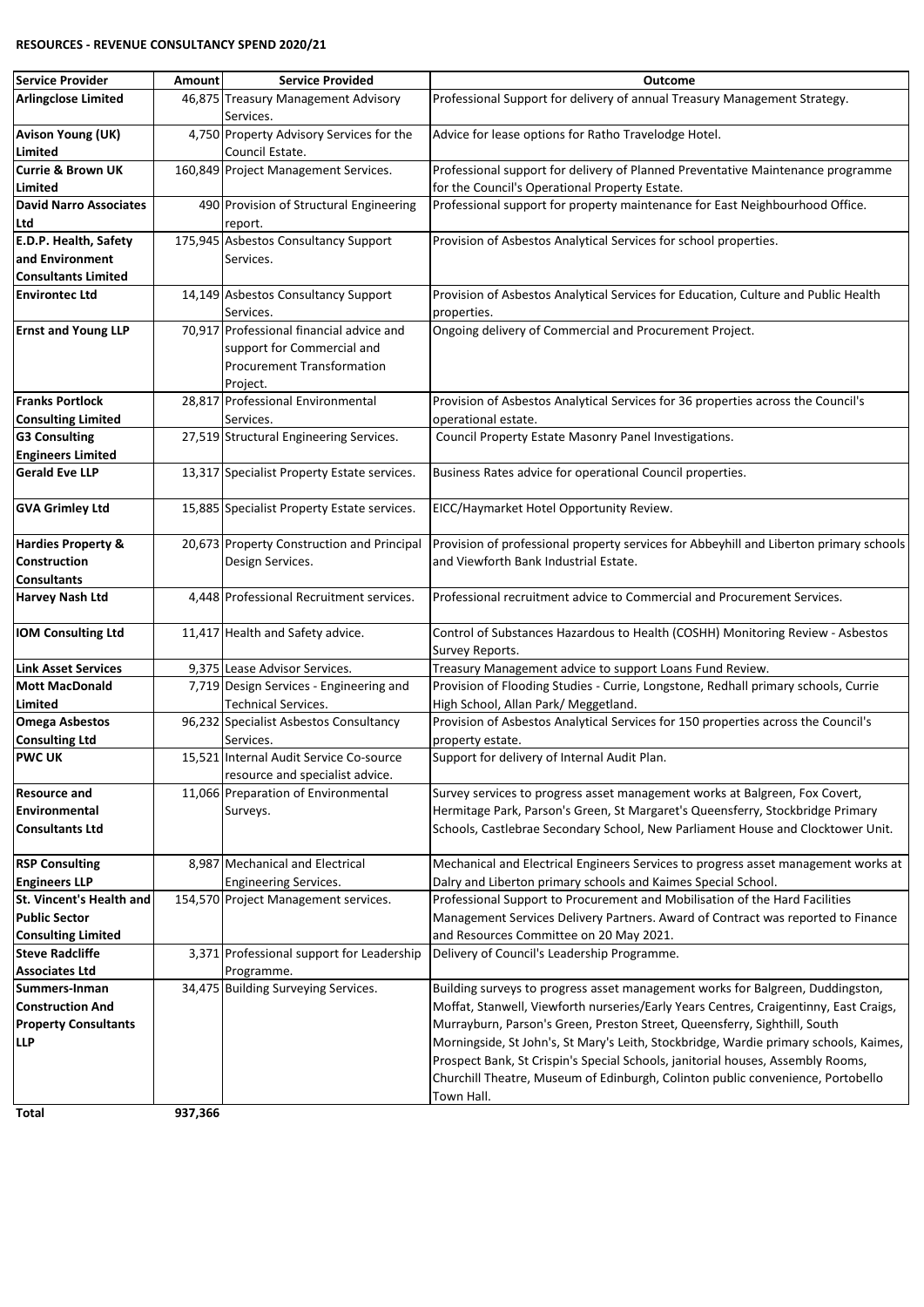#### **COUNCIL-WIDE - REVENUE CONSULTANCY SPEND 2020/21**

| lService Provider          | Amountl | <b>Service Provided</b>                                                                                                                       | Outcome                                                                                                                                                                                                                                                                                                                                                                                              |
|----------------------------|---------|-----------------------------------------------------------------------------------------------------------------------------------------------|------------------------------------------------------------------------------------------------------------------------------------------------------------------------------------------------------------------------------------------------------------------------------------------------------------------------------------------------------------------------------------------------------|
| <b>Ernst and Young LLP</b> | 895.732 | Payments are gainshare fees for<br><b>Council's Commercial Excellence</b><br>and Business Support Services<br><b>Transformation Projects.</b> | The Commercial Excellence programme and subsequent work by Commercial and<br>professional support provided to the Procurement Services has delivered approximately £190m of savings, including cost<br>avoidance savings. Professional services were provided to support delivery of<br>cumulative Transformation Programme savings of £70m by 2018/19 to meet Council-<br>approved savings targets. |
|                            |         | Marketing and Management                                                                                                                      | Marketing and management of Vouchers Scheme for businesses affected by                                                                                                                                                                                                                                                                                                                               |
| It Is On Limited           |         | 12,000 Services.                                                                                                                              | Edinburgh Tram to Newhaven project.                                                                                                                                                                                                                                                                                                                                                                  |
| Total                      | 907.732 |                                                                                                                                               |                                                                                                                                                                                                                                                                                                                                                                                                      |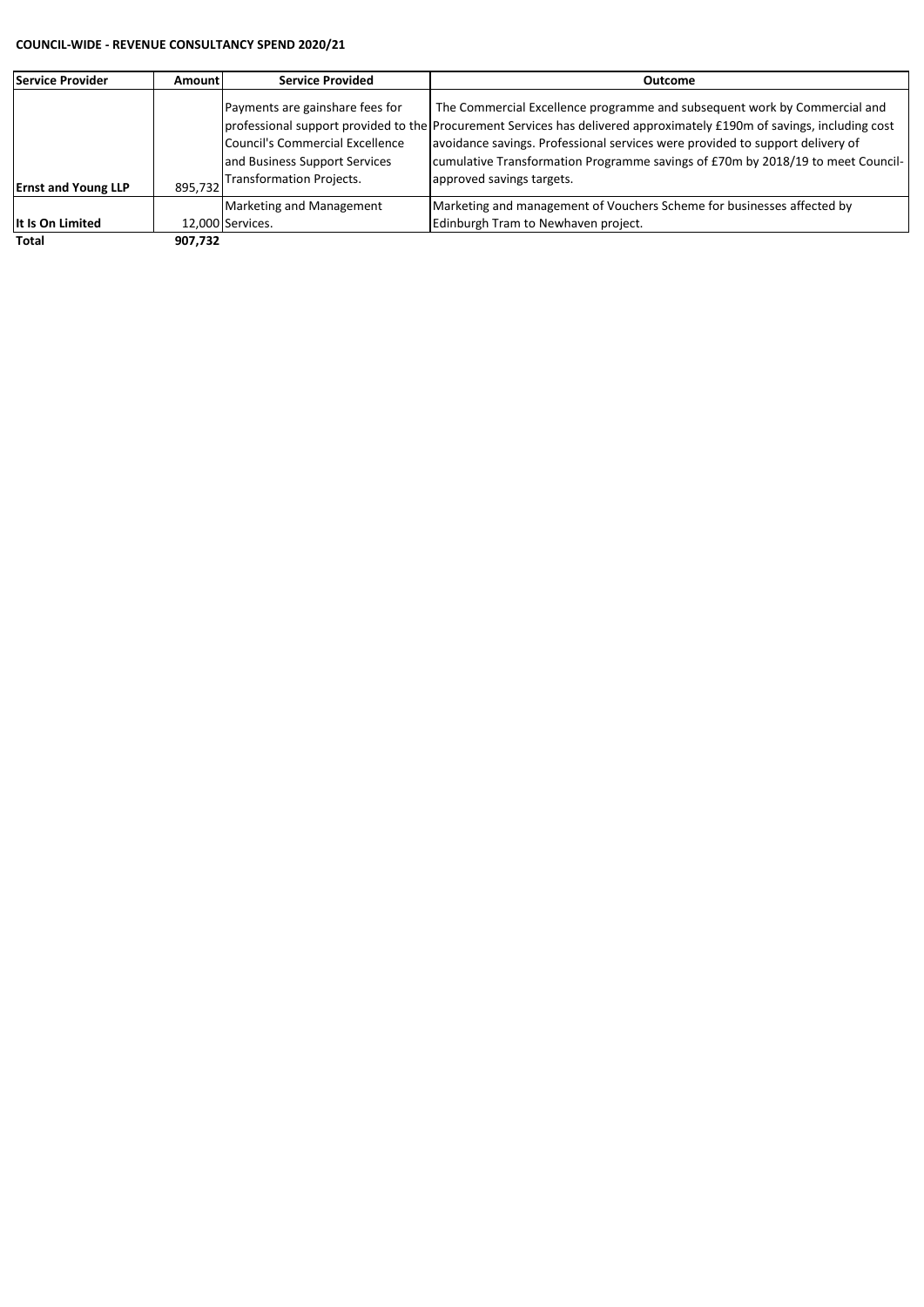## **Consultancy - Capital Expenditure 1st April 2020 - 31st March 2021 APPENDIX 2**

|                                                                                  | Communities  |                   |                  |                  |                      |
|----------------------------------------------------------------------------------|--------------|-------------------|------------------|------------------|----------------------|
| Service Provider                                                                 | and Families | Place             | <b>Resources</b> | Council-Wide     | Total                |
| ACS Physical Risk Control Ltd                                                    |              | 72,930            |                  |                  | 72,930               |
| Aecom Infrastructure & Environment UK Limited                                    |              | 16,940            |                  |                  | 16,940               |
| <b>Aecom Limited</b>                                                             | 26,900       | 1,394,066         |                  |                  | 1,420,966            |
| <b>AHR Architects Limited</b>                                                    |              | 18,010            |                  |                  | 18,010               |
| Anderson Bell Christie Limited                                                   | 40,437       | 14,840            |                  |                  | 55,276               |
| <b>Anturas Consulting Limited</b>                                                |              |                   |                  | 236,617          | 236,617              |
| Arcadis LLP                                                                      |              | 94,156            |                  |                  | 94,156               |
| Architrail Velosolutions UK Ltd                                                  | 6,400        |                   |                  |                  | 6,400                |
| Architype Limited                                                                | 11,600       |                   |                  |                  | 11,600               |
| <b>Arcus Consultancy Services Limited</b>                                        |              | 12,376            |                  |                  | 12,376               |
| <b>Atkins Limited</b>                                                            |              | 43,219            |                  | 1,004,636        | 1,047,854            |
| <b>Balfour Beatty Civil Engineering Ltd</b>                                      |              | 29,995            |                  |                  | 29,995               |
| <b>BHL Consultancy Ltd</b>                                                       |              | 303,887           |                  |                  | 303,887              |
| Blackwood Partnership Limited                                                    | 129,560      | 12,952            |                  |                  | 142,513              |
| Capita Property & Infrastructure Ltd                                             |              | 332,537           |                  |                  | 332,537              |
| Changeworks Resources for Life Ltd                                               |              | 71,264            |                  |                  | 71,264               |
| <b>Collective Architecture Limited</b>                                           |              | 33,206            |                  |                  | 33,206               |
| Cundall Johnston & Partners LLP                                                  | $\mathbf{0}$ | 24,128            | 44,313           |                  | 68,441               |
| Currie & Brown UK Limited                                                        | 144,223      | 590,726           |                  |                  | 734,949              |
| Cushman & Wakefield Debenham Tie Leung Limited                                   | 3,772        |                   |                  |                  | 3,772                |
| David Adamson and Partners Ltd                                                   |              | 57,788            |                  |                  | 57,788               |
| David Narro Associates Ltd                                                       | 40,526       | 76,664            | 14,033           |                  | 131,223              |
| Devin Consulting Limited                                                         | 8,350        |                   |                  |                  | 8,350                |
| Doig & Smith Limited                                                             | 106,814      | 110,421           |                  |                  | 217,235              |
| Fairhurst                                                                        |              | 12,207            |                  |                  | 12,207               |
| Faithful and Gould                                                               | 13,650       |                   |                  |                  | 13,650               |
| Franks Portlock Consulting Limited                                               |              |                   | 3,152            |                  | 3,152                |
| G3 Consulting Engineers Limited                                                  |              |                   | 11,290           |                  | 11,290               |
| Gardiner and Theobald LLP                                                        | 35,260       |                   | 3,170            |                  | 38,430               |
| <b>GHPC Group Ltd</b>                                                            | 154,348      |                   |                  |                  | 154,348              |
| <b>Global MSC Security Limited</b>                                               | 19,894       |                   |                  |                  | 19,894               |
| Hardies Property & Construction Consultants                                      | 3,205        | 27,331            | 318,425          |                  | 348,961              |
| <b>Hickton Consultants Limited</b>                                               |              | 152,219           |                  |                  | 152,219              |
| <b>Holmes Miller Limited</b>                                                     | 427,132      |                   |                  |                  | 427,132              |
| Ironside Farrar Ltd                                                              |              | 97,890            |                  |                  | 97,890               |
| J A B Services UK                                                                |              |                   |                  | 4,013            | 4,013                |
| Jacobs UK Ltd                                                                    |              | 105,096           |                  |                  | 105,096              |
| Malcolm Hughes Land Surveyors Ltd                                                |              | 3,150             |                  |                  | 3,150                |
| Montagu Evans                                                                    |              | 2,509             |                  |                  | 2,509                |
| Mott MacDonald Limited                                                           |              | 34,038            |                  |                  | 34,038               |
| New Practice Limited                                                             |              | 5,894             |                  |                  | 5,894                |
| Omega Asbestos Consulting Ltd                                                    | 1,560        |                   | 3,595            |                  | 5,155                |
| Ramboll UK Limited                                                               | 13,929       |                   |                  |                  | 13,929               |
| Resource and Environmental Consultants Ltd                                       |              |                   | 2,446            |                  | 2,446                |
| RSP Consulting Engineers LLP                                                     | 44,398       | 12,142            | 25,224           |                  | 81,764               |
| Summers-Inman Construction And Property Consultants LLP                          |              | 9,430             | 98,003           | 9,198            | 116,631              |
| Sweco UK Limited                                                                 |              | 55,167            |                  |                  | 55,167               |
| Systra Limited                                                                   |              | 96,617            |                  |                  | 96,617               |
| Tetra Tech Environment Planning Transport Limited                                |              | 535,968           |                  |                  | 535,968              |
| Thomas & Adamson                                                                 | 133,490      | 68,420            |                  |                  | 201,910              |
| <b>Tracsis Traffic Data Limited</b>                                              |              | 20,601            |                  |                  |                      |
|                                                                                  |              |                   |                  |                  | 20,601               |
| Turner & Townsend Project Management Limited<br>Will Rudd Davidson Edinburgh Ltd |              | 710,204<br>40,917 | 1,241            | 2,145,055<br>165 | 2,855,259<br>168,882 |
| WSP UK Limited                                                                   | 126,559      | 149,917           |                  |                  | 149,917              |
| <b>Total</b>                                                                     | 1,492,005    | 5,449,820         | 524,892          | 3,399,684        | 10,866,400           |
|                                                                                  |              |                   |                  |                  |                      |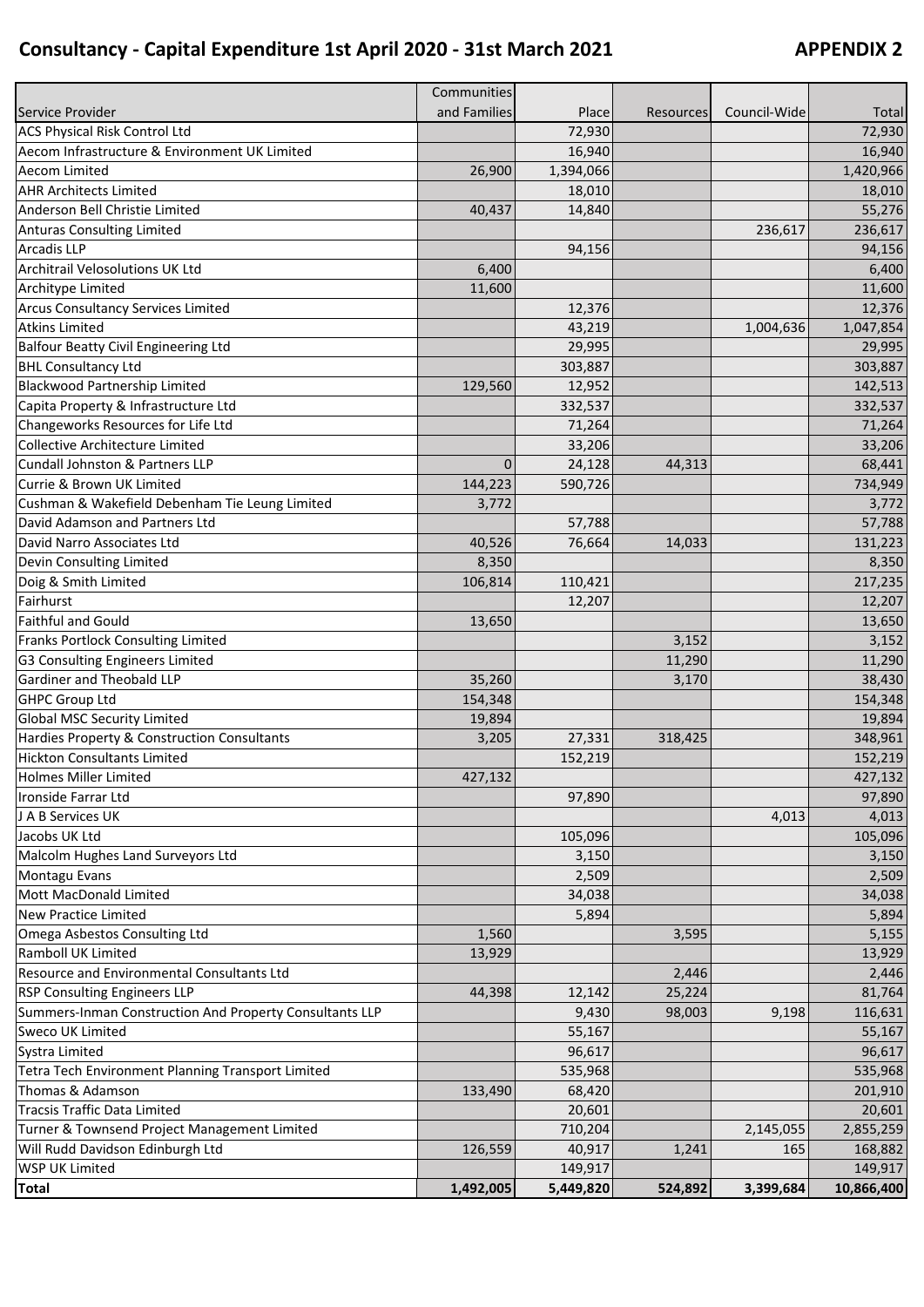#### **COMMUNITIES AND FAMILIES - CAPITAL INVESTMENT PROGRAMME CONSULTANCY SPEND 2020/21**

| <b>Service Provider</b>                                                    | Amount    | <b>Service Provided</b>                                                                                                                    | <b>Outcome</b>                                                                                                                                                                                                                                            |
|----------------------------------------------------------------------------|-----------|--------------------------------------------------------------------------------------------------------------------------------------------|-----------------------------------------------------------------------------------------------------------------------------------------------------------------------------------------------------------------------------------------------------------|
| <b>Aecom Limited</b>                                                       | 26,900    | <b>Construction Project Management</b><br>Professional Services.                                                                           | Development of new Gaelic Medium Education Primary School at former Darroch<br>School.                                                                                                                                                                    |
| <b>Anderson Bell Christie</b><br>Limited                                   |           | Architecture and Design Services at<br>Craigentinny, Granton, Nether<br>Currie, St John Vianney and St<br>40,437 Mark's Nursery Schools.   | Progression of Expansion of Early Years Estate to deliver 1,140 hours of Early<br>Learning and Childcare.                                                                                                                                                 |
| <b>Architrail Velosolutions</b><br><b>UK Ltd</b>                           | 6,400     | Specialist Design and Build Services.                                                                                                      | Development of Pump Track for Hunters Hall Cycling Hub.                                                                                                                                                                                                   |
| <b>Architype Limited</b>                                                   |           | <b>Architectural Services - Post</b><br><b>Occupancy Evaluations for James</b><br>Gillespie's and Portobello Secondary<br>11,600 Schools.  | Progression of Wave Three Project Schools.                                                                                                                                                                                                                |
| <b>Blackwood Partnership</b><br>Limited                                    | 129,560   | Mechanical Engineering Services.                                                                                                           | Progression of Broomhills, New South Edinburgh, New Victoria and Queensferry<br>Primary School projects and Boroughmuir High School Extension.                                                                                                            |
| <b>Currie &amp; Brown UK</b><br>Limited                                    |           | Project Management, Quantity<br>Surveying, Principal Design,<br><b>Employers Agent and Internal</b><br>144,223 Quality Assurance Services. | Progression of Craigentinny, Granton, Nether Currie, St John Vianney and St Mark's<br>Nursery Schools and Bromhill, New South Edinburgh and New Victoria Primary School<br>projects.                                                                      |
| <b>Cushman &amp; Wakefield</b><br><b>Debenham Tie Leung</b><br>Limited     | 3,772     | Valuation of property land.                                                                                                                | Progression of new Victoria Primary School project.                                                                                                                                                                                                       |
| <b>David Narro Associates</b><br>Ltd                                       | 40,526    | <b>Structural and Civil Engineering</b><br>Services.                                                                                       | Progression of Carrick Knowe, Craigentinny, Gilmerton, Granton, Kirkliston, Nether<br>Currie, Queensferry, Ratho, St John Vianney and St Mark's Nursery Schools projects<br>to deliver 1,140 hours of Early Learning and Childcare.                       |
| <b>Devin Consulting</b><br>Limited                                         |           | Specialist Professional Services for<br>8,350 Swimming Pool Design.                                                                        | Development of St Crispin's School Project.                                                                                                                                                                                                               |
| Doig & Smith Limited                                                       | 106,814   | Project Management and Quantity<br>Surveying Services.                                                                                     | Progression of Broomhills, New South Edinburgh, New Victoria and Sciennes Primary<br>School projects, Boroughmuir High School Extension and Trinity Academy projects.                                                                                     |
| <b>Faithful and Gould</b>                                                  |           | Professional Services for<br>13,650 Construction of a Pump Track.                                                                          | Development of Hunters Hall Park Project.                                                                                                                                                                                                                 |
| <b>Gardiner and Theobald</b><br>LLP                                        | 35,260    | Quantity Surveying Services.                                                                                                               | Development of New Meadowbank Sports Centre.                                                                                                                                                                                                              |
| <b>GHPC Group Ltd</b>                                                      |           | Clerk of Works, Mechanical and<br><b>Engineering and Construction</b><br>154,348 Quality Control Services.                                 | Development of New Meadowbank Sports Centre, Progression of Craigentinny,<br>Granton, Nether Currie, St John Vianney and St Mark's Nursery School projects and<br>Rising School Rolls projects.                                                           |
| <b>Global MSC Security</b><br>Limited                                      |           | Professional Services - IP Video<br>19,894 Surveillance Systems.                                                                           | Development of CCTV system.                                                                                                                                                                                                                               |
| <b>Hardies Property &amp;</b><br><b>Construction</b><br><b>Consultants</b> | 3,205     | <b>Construction Management Services.</b>                                                                                                   | Progression of Clovenstone, Liberton, Stanwell and St Ninian's Nursery School<br>Projects and Currie Primary School Project.                                                                                                                              |
| <b>Holmes Miller Limited</b>                                               | 427,132   | Architectural Services.                                                                                                                    | Development of Broomhills, Bruntsfield, New South Edinburgh, New Victoria and<br>Sciennes Primary School projects, Boroughmuir High School Extension, Portobello<br>High School and St John's Primary School Projects and New Meadowbank Sport<br>Centre. |
| <b>Omega Asbestos</b><br><b>Consulting Ltd</b>                             | 1,560     | Asbestos Consultancy Services.                                                                                                             | Preparation of Liberton Primary School Refurbishment Survey.                                                                                                                                                                                              |
| <b>Ramboll UK Limited</b>                                                  |           | 13,929 Engineering and Design Services.                                                                                                    | Development of New Meadowbank Sports Centre.                                                                                                                                                                                                              |
| <b>RSP Consulting</b><br><b>Engineers LLP</b>                              | 44,398    | <b>Construction Project Management</b><br>Design Services.                                                                                 | Progression of Carrick Knowe, Craigentinny, Gilmerton, Gracemount, Granton,<br>Kirkliston, Nether Currie, Ratho, St John Vianney and St Mark's Nursery Schools<br>projects to deliver 1,140 hours of Early Learning and Childcare.                        |
| Thomas & Adamson                                                           | 133,490   | Project Management, Design and<br>Survey Professional Services.                                                                            | Development of Boroughmuir High School Extension, Portobello High School and new<br>Meadowbank Sport Centre.                                                                                                                                              |
| <b>Will Rudd Davidson</b><br><b>Edinburgh Ltd</b>                          | 126,559   | <b>Structural Engineering Services.</b>                                                                                                    | Progression of Broomhills, New South Edinburgh, New Victoria and Sciennes Primary<br>School projects, Trinity Academy project and Boroughmuir High School Extension.                                                                                      |
| Total                                                                      | 1,492,005 |                                                                                                                                            |                                                                                                                                                                                                                                                           |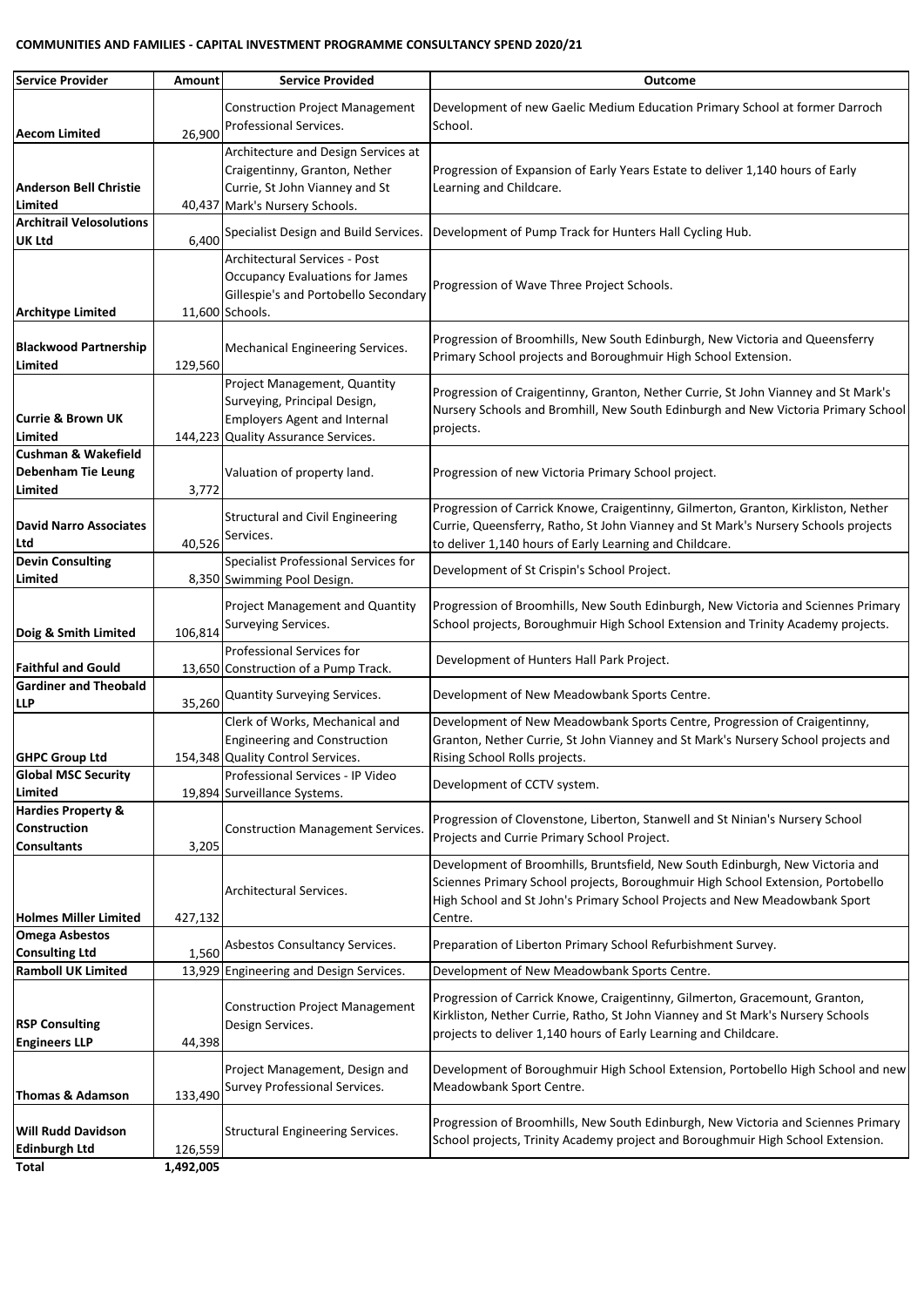#### **PLACE - CAPITAL INVESTMENT PROGRAMME CONSULTANCY SPEND 2020/21**

| Service Provider                                          | Amount    | <b>Service Provided</b>                                                                                                                    | <b>Outcome</b>                                                                                                                                                                                                                                                                                                                                                                                                                                                     |
|-----------------------------------------------------------|-----------|--------------------------------------------------------------------------------------------------------------------------------------------|--------------------------------------------------------------------------------------------------------------------------------------------------------------------------------------------------------------------------------------------------------------------------------------------------------------------------------------------------------------------------------------------------------------------------------------------------------------------|
| <b>ACS Physical Risk</b>                                  |           | Asbestos Consultancy Services.                                                                                                             | Provision of specialist advice and guidance - Review of Asbestos Management                                                                                                                                                                                                                                                                                                                                                                                        |
| <b>Control Ltd</b>                                        | 72,930    |                                                                                                                                            | Systems for Housing Services.                                                                                                                                                                                                                                                                                                                                                                                                                                      |
| Aecom Infrastructure &                                    |           | <b>Bridge Consultancy Support</b>                                                                                                          | Provision of specialist consultancy support for bridge strengthening/replacement                                                                                                                                                                                                                                                                                                                                                                                   |
| <b>Environment UK</b>                                     |           | Services.                                                                                                                                  | within Transport and Infrastructure Capital Investment Programme.                                                                                                                                                                                                                                                                                                                                                                                                  |
| Limited                                                   | 16,940    |                                                                                                                                            |                                                                                                                                                                                                                                                                                                                                                                                                                                                                    |
| <b>Aecom Limited</b>                                      | 1,394,066 | <b>Construction Professional Services,</b><br>Design Consultancy, Road Safety<br>Audits, Structural Engineering and<br>Technical Services. | Design and project management support for around 20 Active Travel projects,<br>including the City Centre West to East Link, Meadows to George Street and West<br>Edinburgh Link projects. Road Safety Audits undertaken following the installation of<br>Spaces for People temporary public health mitigation measures, to ensure changes to<br>road layouts are safe. Bridge Strengthening and Replacement, Depot Review and<br>Council House Building Programme. |
| <b>AHR Architects Limited</b>                             |           | <b>Construction Design Professional</b><br>18,010 Services.                                                                                | Progression of Housing Projects at Carnegie Court and Magdalene.                                                                                                                                                                                                                                                                                                                                                                                                   |
| <b>Anderson Bell Christie</b>                             |           | Construction Design Guidance,<br>Surveys and Energy Assessment                                                                             | Progression of Council House Building Programme at Cowan's Close, Greendykes and                                                                                                                                                                                                                                                                                                                                                                                   |
| <b>Limited Total</b>                                      |           | 14,840 Professional Services.                                                                                                              | Sighthill.                                                                                                                                                                                                                                                                                                                                                                                                                                                         |
|                                                           |           | Project and Commercial                                                                                                                     | Progression of Bridge Strengthening and Replacement and Council House Building                                                                                                                                                                                                                                                                                                                                                                                     |
| <b>Arcadis LLP</b>                                        |           | 94,156 Management Services.                                                                                                                | Programme Western Villages projects.                                                                                                                                                                                                                                                                                                                                                                                                                               |
| <b>Arcus Consultancy</b><br><b>Services Limited</b>       | 12,376    | Environmental, Planning and<br>Engineering Professional Services.                                                                          | Professional Support for Delivery of Micro Hydro Scheme at Saughton Park. The<br>Project was partially funded from SP Energy Networks Green Economy Fund.                                                                                                                                                                                                                                                                                                          |
| <b>Atkins Limited</b>                                     | 43,219    | Professional Engineering Services.                                                                                                         | Provision of Street Design Guidance for Cycle Projects and Real Time Passenger<br>Information Bus Tracker system.                                                                                                                                                                                                                                                                                                                                                  |
| <b>Balfour Beatty Civil</b><br><b>Engineering Ltd</b>     | 29,995    | of Burnshot Bridge.                                                                                                                        | Design Services for the Replacement Progression of the Burnshot Bridge Replacement Project. The New Burnshot Bridge<br>opened on 29th July 2020.                                                                                                                                                                                                                                                                                                                   |
| <b>BHL Consultancy Ltd</b>                                |           | <b>Clerk of Works and Paint Steelwork</b><br>303,887 Inspector Services.                                                                   | Progression of North Bridge Refurbishment and Bridge Strengthening and<br>Replacement projects.                                                                                                                                                                                                                                                                                                                                                                    |
| <b>Blackwood Partnership</b>                              |           | <b>Mechanical and Electrical</b>                                                                                                           | Progression of Council House Building Programme at Cowan's Close and City Wide                                                                                                                                                                                                                                                                                                                                                                                     |
| Limited                                                   |           | 12,952 Engineering Services.                                                                                                               | Housing Structural improvements.                                                                                                                                                                                                                                                                                                                                                                                                                                   |
| <b>Capita Property &amp;</b><br><b>Infrastructure Ltd</b> |           | <b>Construction Professional Services -</b><br><b>Engineering Services and Technical</b><br>332,537 Support.                               | Design support for around 15 Road Safety projects - mainly pedestrian crossing<br>improvements.                                                                                                                                                                                                                                                                                                                                                                    |
| <b>Changeworks</b><br><b>Resources for Life Ltd</b>       | 71,264    | Provision of an Energy Advice<br>Service.                                                                                                  | Delivery of Energy Efficiency Advice Programme for Council tenants providing expert<br>advice and support to help tenants reduce energy bills and have warmer homes.                                                                                                                                                                                                                                                                                               |
| <b>Collective Architecture</b><br>Limited                 | 33,206    | Architectural Services.                                                                                                                    | Progression of Council House Building Programme at Powderhall and other sites.                                                                                                                                                                                                                                                                                                                                                                                     |
| <b>Cundall Johnston &amp;</b><br><b>Partners LLP</b>      |           | <b>Mechanical and Electrical</b><br>24,128 Engineering Services.                                                                           | Progression of Council House Building Programme at Fountainbridge - Substation<br>Design.                                                                                                                                                                                                                                                                                                                                                                          |
| <b>Currie &amp; Brown UK</b><br>Limited                   | 590,726   | Project Management Services,<br>Quantity Surveying Services and<br><b>Engineering and Consultancy</b><br>Services.                         | Support for delivery of Street Lighting LED Programme, North Bridge Refurbishment,<br>project management support for the Meadows to George Street and West Edinburgh<br>Link Active Travel projects, Council House Building Programme at Powderhall and<br>feasibility study for Russell Road Depot storage.                                                                                                                                                       |
| David Adamson and<br><b>Partners Ltd</b>                  | 57,788    | Quantity Surveying and Employer's<br>Agent Professional Services.                                                                          | Progression of Council House Building Programme at Greendykes, Meadowbank,<br>Parkview, Powderhall and Sighthill.                                                                                                                                                                                                                                                                                                                                                  |
| <b>David Narro Associates</b><br>Ltd                      |           | Structural and Civil Engineering                                                                                                           | Progression of Council House Building Programme at Coatfield Lane, Cowan's Close                                                                                                                                                                                                                                                                                                                                                                                   |
|                                                           |           | 76,664 Services.                                                                                                                           | and Powderhall, fabric inspection at Carnegie Court.<br>Project management support for the Roseburn to Union Canal Path Active Travel                                                                                                                                                                                                                                                                                                                              |
| Doig & Smith Limited                                      | 110,421   | Project Management Services.                                                                                                               | project.                                                                                                                                                                                                                                                                                                                                                                                                                                                           |
| <b>Fairhurst</b>                                          |           | Civil and Structural Engineering<br>12,207 Services.                                                                                       | Provision of support for bridge strengthening/replacement projects and Dalmahoy                                                                                                                                                                                                                                                                                                                                                                                    |
| <b>Hardies Property &amp;</b>                             |           |                                                                                                                                            | Drainage Design.                                                                                                                                                                                                                                                                                                                                                                                                                                                   |
| <b>Construction</b><br><b>Consultants</b>                 | 27,331    | Quantity Surveying Services.                                                                                                               | Progression of Council House Building Programme at former Silverlea Home.                                                                                                                                                                                                                                                                                                                                                                                          |
| <b>Hickton Consultants</b><br>Limited                     | 152,219   | Clerk of Works Services.                                                                                                                   | Progression of Council House Building Programme at Craigmillar, Dumbryden,<br>Fountainbridge, Greendykes, Parkview, Sighthill.                                                                                                                                                                                                                                                                                                                                     |
|                                                           |           | Landscape Architecture,                                                                                                                    |                                                                                                                                                                                                                                                                                                                                                                                                                                                                    |
|                                                           |           | Environmental Planning and Civil                                                                                                           | Professional Support for South Queensferry High Street design development.                                                                                                                                                                                                                                                                                                                                                                                         |
| <b>Ironside Farrar Ltd</b>                                |           | 97,890 Engineering Services.                                                                                                               |                                                                                                                                                                                                                                                                                                                                                                                                                                                                    |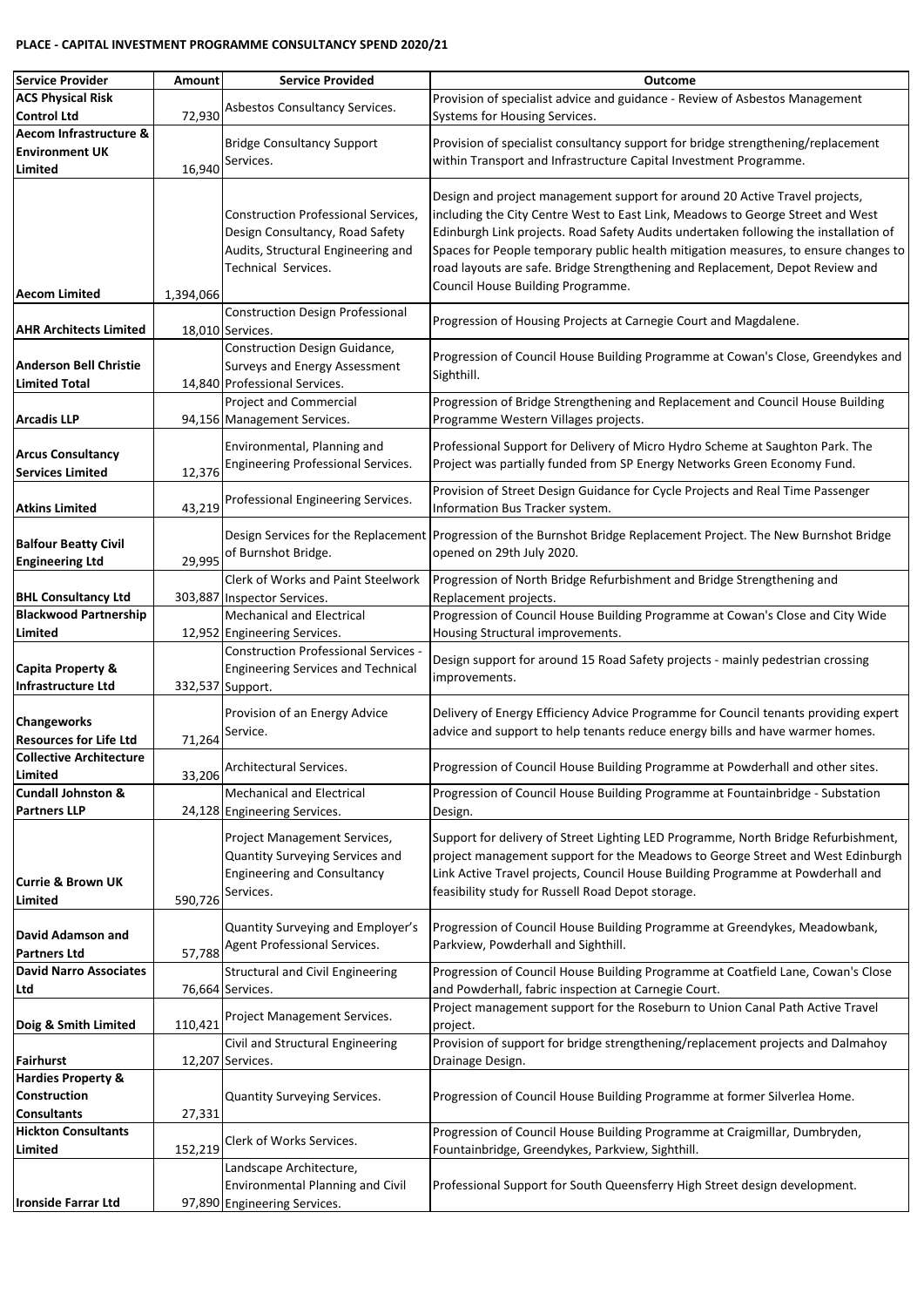#### **PLACE - CAPITAL INVESTMENT PROGRAMME CONSULTANCY SPEND 2020/21**

| <b>Service Provider</b>                                                               | Amount  | <b>Service Provided</b>                                          | Outcome                                                                                                                                                                                                                                                                                                                                                                                                                                                                  |
|---------------------------------------------------------------------------------------|---------|------------------------------------------------------------------|--------------------------------------------------------------------------------------------------------------------------------------------------------------------------------------------------------------------------------------------------------------------------------------------------------------------------------------------------------------------------------------------------------------------------------------------------------------------------|
| Jacobs UK Ltd                                                                         | 105,096 | Engineering Services.                                            | Traffic modelling support for various Active Travel projects, including the City Centre<br>West to East Link and Meadows to George Street projects. Services were provided<br>through the Council's Traffic Modelling framework (Jacobs UK Itd manage and<br>maintain the Council's Citywide Traffic Model).                                                                                                                                                             |
| <b>Malcolm Hughes Land</b>                                                            |         | <b>Ground Penetrating Radar (GPR)</b>                            | Preparation of Ground Penetrating Radar Survey of the site at Bankhead Road                                                                                                                                                                                                                                                                                                                                                                                              |
| <b>Surveyors Ltd</b>                                                                  |         | 3,150 survey.                                                    | Services depot.                                                                                                                                                                                                                                                                                                                                                                                                                                                          |
| <b>Montagu Evans</b>                                                                  |         | 2,509 Property Advisory Services.                                | Progression of Council House Building Programme at Fountainbridge.                                                                                                                                                                                                                                                                                                                                                                                                       |
| <b>Mott MacDonald</b><br>Limited                                                      | 34,038  | <b>Bridge Consultancy Support</b><br>Services.                   | Provision of specialist consultancy support for bridge strengthening/replacement<br>within Transport and Infrastructure Capital Investment Programme.                                                                                                                                                                                                                                                                                                                    |
| <b>New Practice Limited</b>                                                           | 5,894   | Architectural Services.                                          | Progression of development of Craigmillar site.                                                                                                                                                                                                                                                                                                                                                                                                                          |
| <b>RSP Consulting</b><br><b>Engineers LLP</b>                                         |         | <b>Mechanical and Electrical</b><br>12,142 Engineering Services. | Progression of Council House Building Programme at Powderhall and Council depot<br>projects.                                                                                                                                                                                                                                                                                                                                                                             |
| Summers-Inman<br><b>Construction And</b><br><b>Property Consultants</b><br><b>LLP</b> | 9,430   | <b>Building Survey Services.</b>                                 | Professional advice for delivery of Housing External Fabric Improvements<br>Programme.                                                                                                                                                                                                                                                                                                                                                                                   |
| <b>Sweco UK Limited</b>                                                               |         | 55,167 Engineering Technical Services.                           | Professional services to support delivery of Ratho Canal Bridge Project.                                                                                                                                                                                                                                                                                                                                                                                                 |
| Systra Limited                                                                        | 96,617  | Specialist Technical Services.                                   | Project management support for the pre-and post-implementation monitoring of the<br>impacts of the City Centre West to East Link Active Travel project.                                                                                                                                                                                                                                                                                                                  |
| <b>Tetra Tech</b><br><b>Environment Planning</b><br><b>Transport Limited</b>          | 535,968 | <b>Environmental Engineering Services.</b>                       | Landscape and Urban Design Support for the City Centre West to East Link Active<br>Travel project.                                                                                                                                                                                                                                                                                                                                                                       |
| <b>Thomas &amp; Adamson</b>                                                           | 68,420  | Project Management Services.                                     | Progression of Council House Building Programme at Fountainbridge - enabling<br>works, utilities and Lochrin Sewer diversions.                                                                                                                                                                                                                                                                                                                                           |
| <b>Tracsis Traffic Data</b><br>Limited                                                | 20,601  | Engineering and Technical Services.                              | Progression of road safety traffic monitoring surveys and Covid-19 Active Travel road<br>closure surveys.                                                                                                                                                                                                                                                                                                                                                                |
| Turner & Townsend<br><b>Project Management</b><br>Limited                             | 710,204 | <b>Project Management Services</b>                               | Provision of Programme Management for the £118m Active Travel Investment<br>Programme. Project management support for various Active Travel projects, including<br>the City Centre West to East Link, the Leith Connections and Corstorphine<br>Connections Low Traffic Neighbourhood projects. Project management support for<br>the development of RIBA Stage 2 Concept Designs for prioritised Transport Actions<br>from the Local Development Plan Action Programme. |
| <b>Will Rudd Davidson</b><br><b>Edinburgh Ltd</b>                                     | 40,917  | Structural Engineering Services.                                 | Progression of Council House Building Programme at Meadowbank and Moredun.                                                                                                                                                                                                                                                                                                                                                                                               |
| <b>WSP UK Limited</b>                                                                 | 149,917 | Design Consultancy Services.                                     | Design and project management support for the Roseburn to Union Canal Path Active<br>Travel project.                                                                                                                                                                                                                                                                                                                                                                     |

**Total 5,449,819**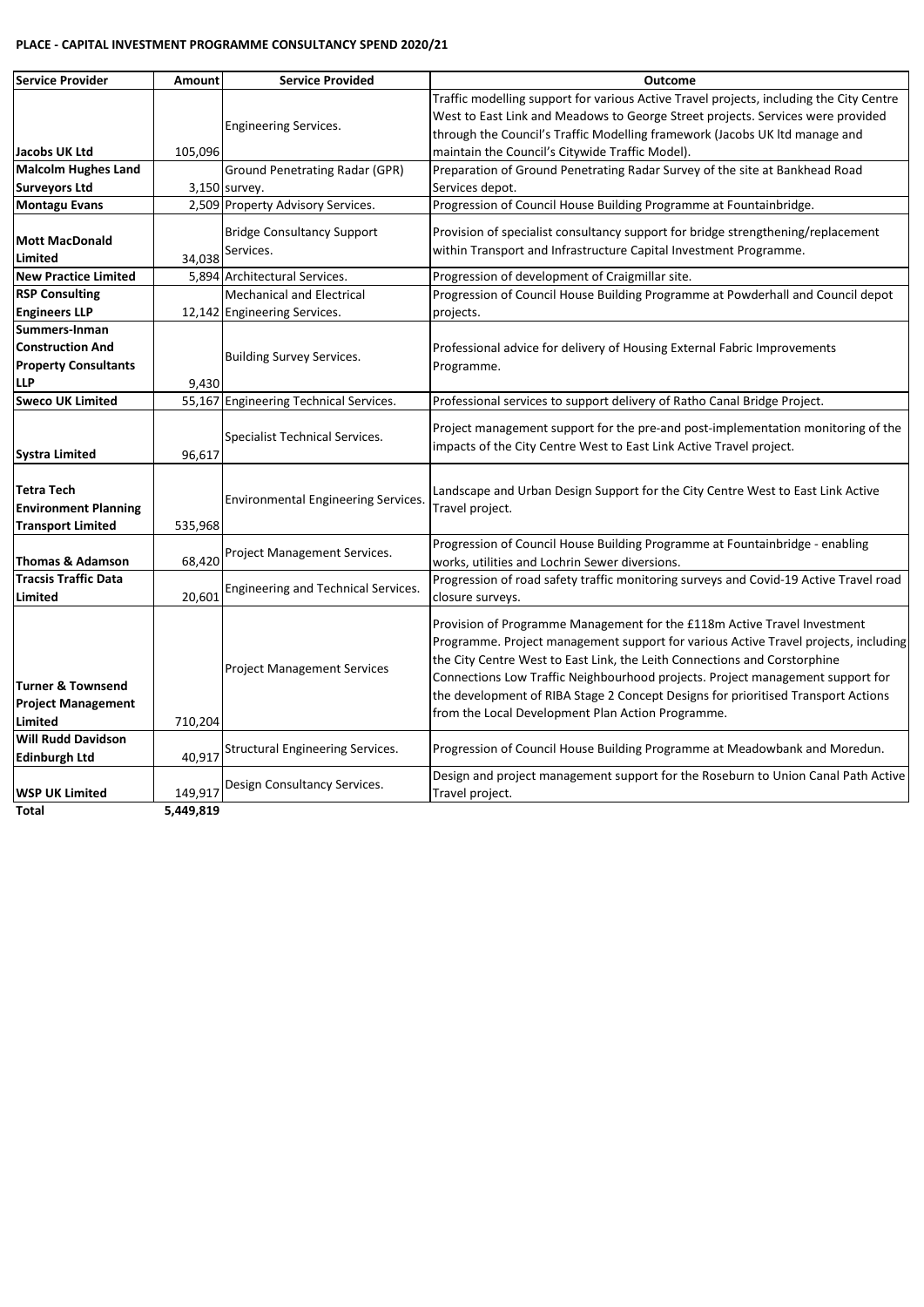#### **RESOURCES - CAPITAL INVESTMENT PROGRAMME CONSULTANCY SPEND 2020/21**

| Service Provider                                                                      | Amount           | <b>Service Provided</b>                                                                                   | <b>Outcome</b>                                                                                                                                                                                                                                                                                                                                                                                                                        |
|---------------------------------------------------------------------------------------|------------------|-----------------------------------------------------------------------------------------------------------|---------------------------------------------------------------------------------------------------------------------------------------------------------------------------------------------------------------------------------------------------------------------------------------------------------------------------------------------------------------------------------------------------------------------------------------|
| Cundall Johnston &<br><b>Partners LLP</b>                                             | 44,313           | Specialist Engineering and Design<br><b>Consultancy Services for Asset</b><br>Management Works Programme. | Progression of Asset Management Works at Currie, Leith Walk, Murrayburn and<br>Prestonfield Primary Schools and Kitchen and Water Quality Upgrade Works at Other<br>Properties.                                                                                                                                                                                                                                                       |
| <b>David Narro Associates</b><br>Ltd                                                  |                  | <b>Structural and Civil Engineering</b><br>14,033 Services.                                               | Progression of Asset Management Works at Buckstone, Currie, Carrick Knowe and<br>Trinity Primary Schools and City Monuments.                                                                                                                                                                                                                                                                                                          |
| <b>Franks Portlock</b><br><b>Consulting Limited</b>                                   |                  | Professional Environmental<br>3,152 Services.                                                             | Progression of Asset Management Works at Dalmeny and Murrayburn Primary<br>Schools.                                                                                                                                                                                                                                                                                                                                                   |
| <b>G3 Consulting</b><br><b>Engineers Limited</b>                                      | 11,290           | <b>Structural Engineering Services.</b>                                                                   | Progression of Asset Management Works in Secondary Schools Estate.                                                                                                                                                                                                                                                                                                                                                                    |
| <b>Gardiner and Theobald</b><br><b>LLP</b>                                            | 3,170            | Quantity Surveying Services.                                                                              | Progression of Asset Management Works at Duncan Place Resource Centre.                                                                                                                                                                                                                                                                                                                                                                |
| <b>Hardies Property &amp;</b><br>Construction<br><b>Consultants</b>                   | 318,425          | <b>Construction Management Services.</b>                                                                  | Delivery of Asset Management Programme projects at St Leonard's Nursery School,<br>Blackhall, Corstorphine, Cramond, Dean Park, Granton, Holy Cross, Kirkliston,<br>Liberton, Roseburn, Royal Mile, Stenhouse, Stockbridge, St Marks Primary Schools,<br>Corstorphine Library, Central Library, MortonHall Crematorium, Portobello Swim<br>Centre, Benmore Outdoor Centre.                                                            |
| <b>Omega Asbestos</b><br><b>Consulting Ltd</b>                                        | 3,595            | Asbestos Consultancy Services.                                                                            | Progression of Asset Management Programme projects at Craigentinny, Dalmeny and<br>Stenhouse Primary Schools, Liberton High School and the City Chambers.                                                                                                                                                                                                                                                                             |
| <b>Resource and</b><br><b>Environmental</b><br><b>Consultants Ltd</b>                 | 2.446            | Preparation of Refurbishment<br>Survey.                                                                   | Progression of Asset Management Programme works at Abbeyhill Primary School.                                                                                                                                                                                                                                                                                                                                                          |
| <b>RSP Consulting</b><br><b>Engineers LLP</b>                                         |                  | <b>Construction Project Management</b><br>25,224 Design Services.                                         | Progression of Asset Management Programme projects at Viewforth Centre and the<br>City Chambers.                                                                                                                                                                                                                                                                                                                                      |
| Summers-Inman<br><b>Construction And</b><br><b>Property Consultants</b><br><b>LLP</b> | 98,003           | <b>Project Management and Building</b><br>Survey Services.                                                | Progression of Asset Management Programme projects at Abbeyhill, Brunstane,<br>Bruntsfield, Buckstone, Bun-Sgoil Toabh na Pairce, Colinton, Corstorphine, Dean Park,<br>Flora Stevenson, Granton, Kirkliston, Leith, Leith Walk, Liberton, Murrayburn,<br>Newcraighall, Pentland, Prestonfield, Roseburn, Royal High, St Mary's Leith,<br>Stenhouse, Tollcross, Wardie Primary Schools, Blackhall library and Museum of<br>Edinburgh. |
| <b>Will Rudd Davidson</b><br><b>Edinburgh Ltd</b><br>Total                            | 1,241<br>524,892 | Structural Engineering Services.                                                                          | Progression of Asset Management Programme works at Portobello Swim Centre.                                                                                                                                                                                                                                                                                                                                                            |